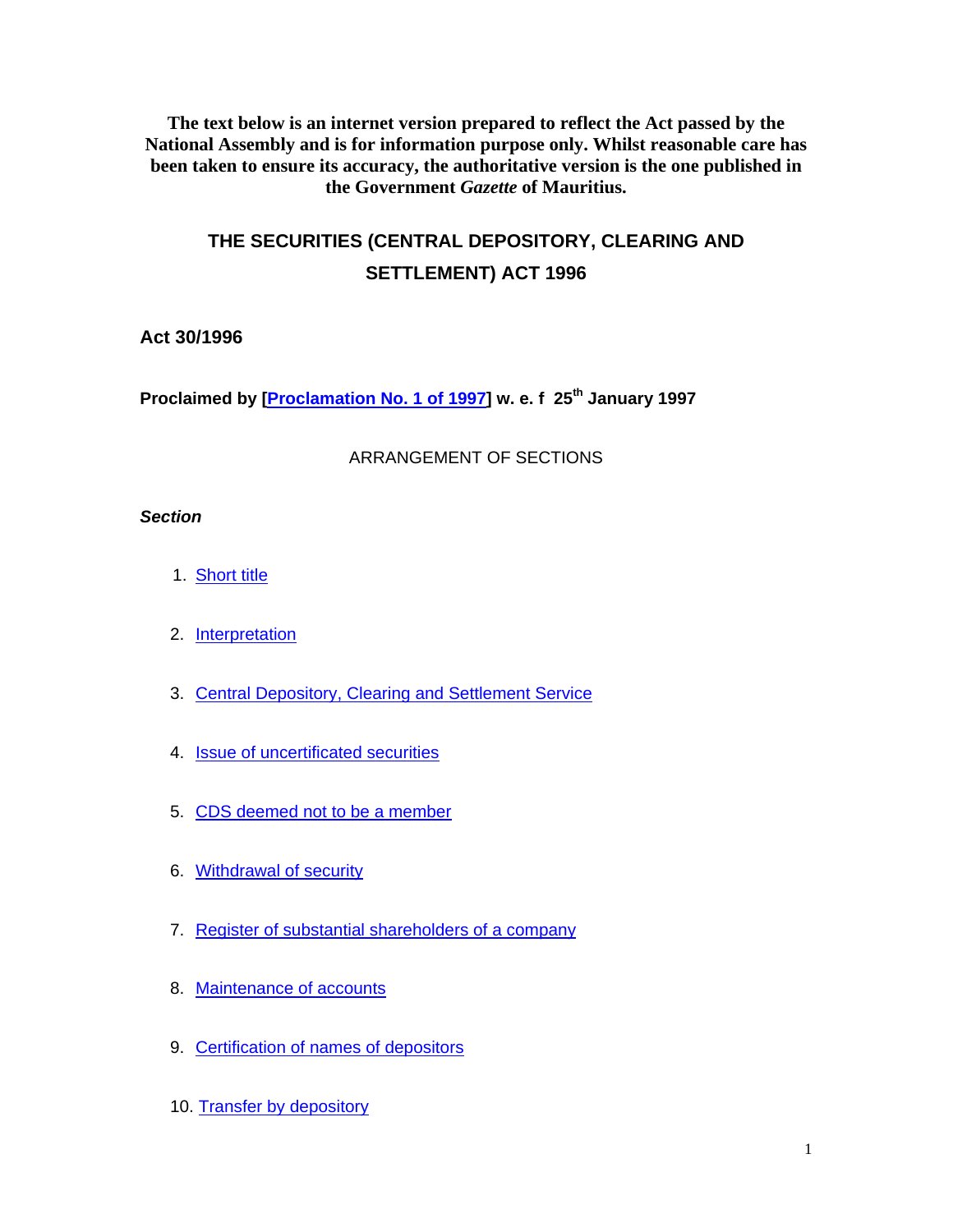- 11. Depository to be discharged from liability if acting on instructions
- 12. Confirmation of transaction
- 13. No rectification of Depository Register
- 14. Non-application of provisions of bankruptcy and company liquidation
- 15*.* Set-off
- 16. Non-application of section 13 of the Companies Act
- 17. Charging or pledging of securities
- 18. Reporting to the Commission
- 19. Compliance orders
- 20. Duty to take reasonable security measures
- 21. Duty to maintain secrecy
- 22. Restrictions on disclosure of information by participants
- 23. Permitted disclosures
- 24. Central depository to provide assistance
- 25. Offences
- 26. Jurisdiction
- 27. Regulations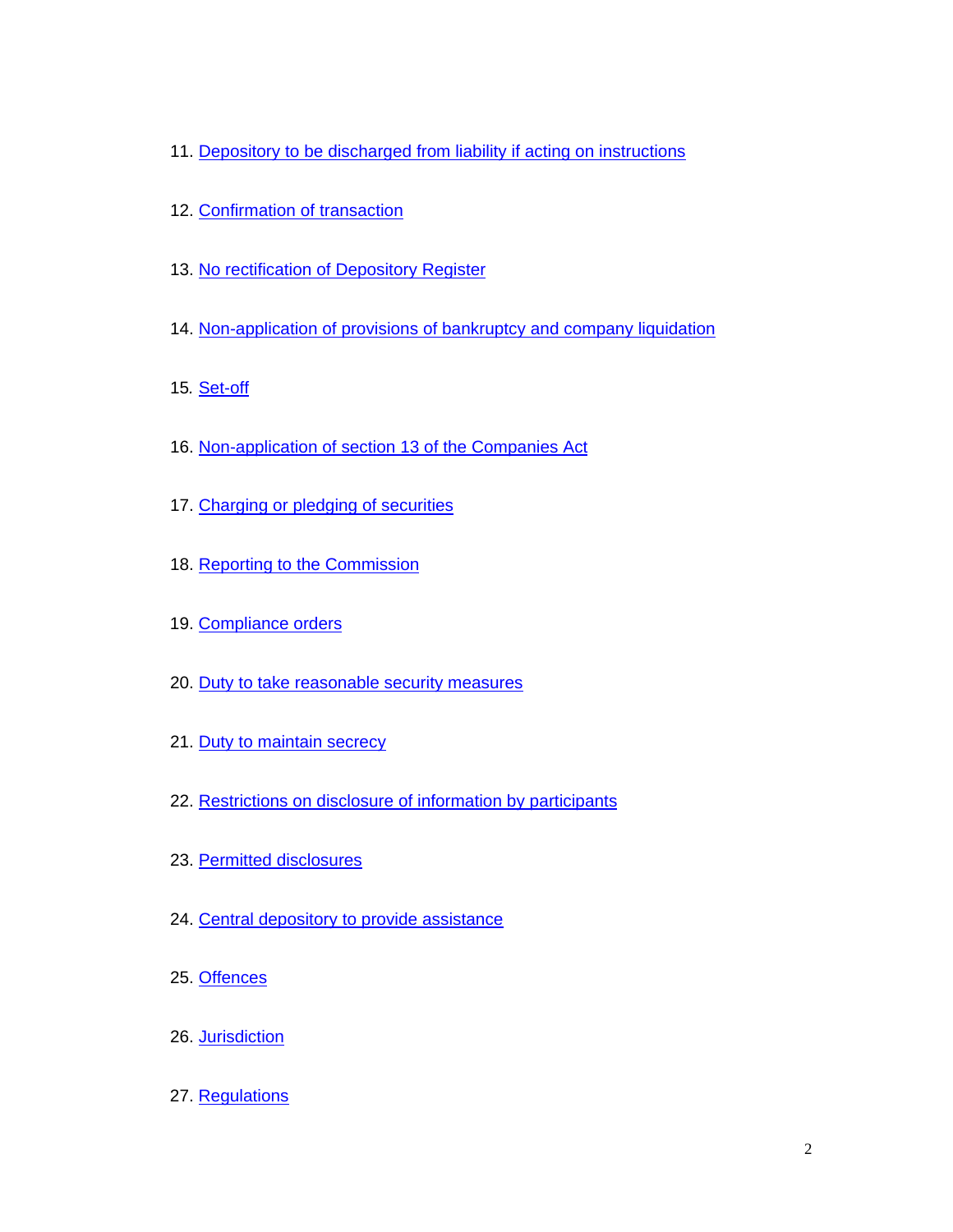28. Consequential amendment

## 29. Commencement

## **An Act**

# **To provide for the establishment and regulation of a central depository, clearing and settlement service in order to facilitate dealings in securities**

ENACTED by the Parliament of Mauritius as follows —

## **1. Short title**

This Act may be cited as the Securities (Central Depository, Clearing and Settlement) Act 1996.

## **2. Interpretation**

In this Act —

"certificated securities" means securities in bearer, order or registered form, the title to which is evidenced by a certificate;

"clearing" means the preparation of a securities transaction for settlement in the book-entry system of CDS;

"Commission" means the Financial Services Commission" established under the Financial Services Act 2007;

**Amended by [Act No. 13 of 2001]; [Act No. 14 of 2007]**

"Companies Act" means the Companies Act 1984;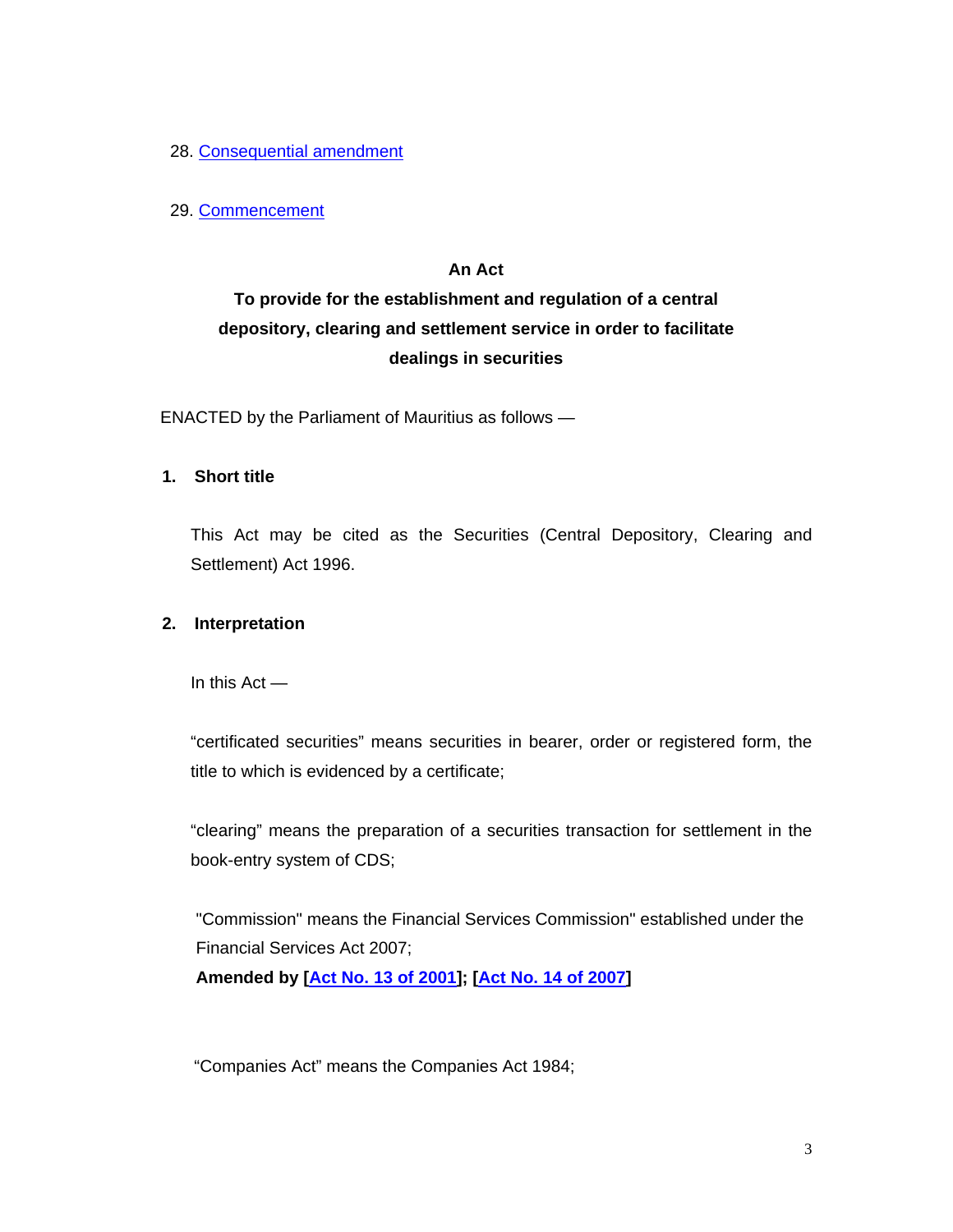"company" has the same meaning as the Companies Act 1984;

"Court" has the same meaning as in the Companies Act 1984;

"CDS" means the Central Depository & Settlement Co. Ltd. approved pursuant to section 3 of this Act;

"deposited securities", in relation to the CDS, means securities—

- (a) in relation to which the documents evidencing title to the securities are deposited by a depositor with the CDS and are registered in the name of the depository or its nominee; and
- *(b)* which are transferable by way of direct-entry in the Depository Register and not by way of an instrument of transfer;

"Depository Register" means a register maintained by the CDS in respect of deposited securities;

"depositor" means the persons who are named as depositors in the Depository Register;

"derivative instruments" in relation to debentures, stocks and shares, includes warrants, transferable subscription rights, options to subscribe for stocks or shares, convertibles and any other instrument that is a derivative or a security for the purposes of the Securities Act 2005;

**Amended by [Act No. 22 of 2005]** 

"eligible security" means a security made eligible to the operation of the settlement service or the depository service in accordance with the rules of the CDS;

"entity" includes a company, partnership, association, government and agency thereof;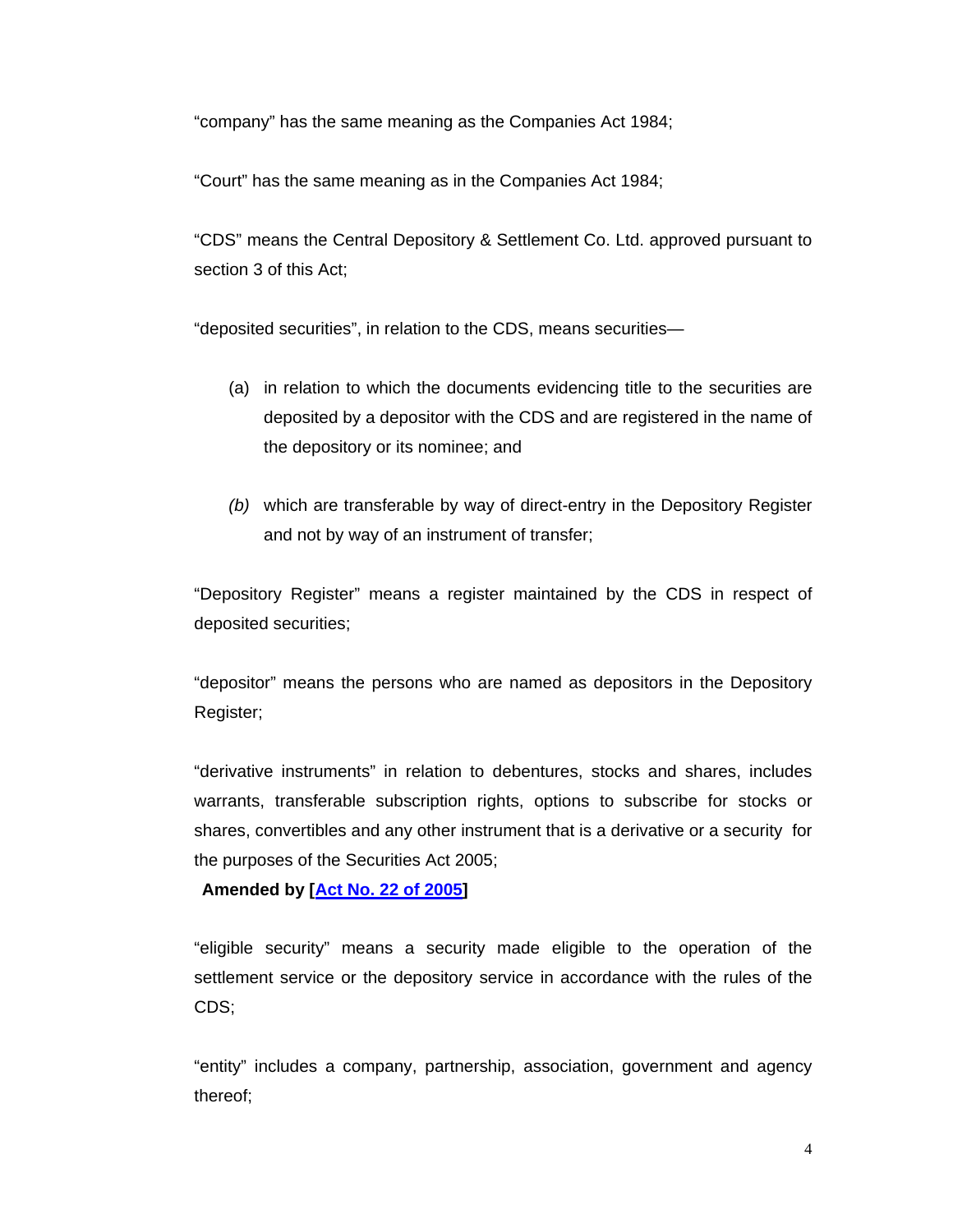"Guarantee Fund" means the fund established under section 3(8)(a);

"instrument" means a deed or any other instrument in writing;

"issuer" means a person who issues any security;

"investment dealer" means a licensed investment dealer under the Securities Act 2005;

 **Added by [Act No. 22 of 2005]** 

"listed securities" means securities which have been admitted for quotation on a securities exchange";

 **Amended by [Act No. 22 of 2005]** 

"listed issuer" means an issuer where the securities are listed securities;

 **Amended by [Act No. 22 of 2005]** 

"Minister" means the Minister to whom responsibility for the subject of finance is assigned;

"Official List" means the Official List established under the Stock Exchange Ad 1988;

"participant" means an entity which has contracted with the CDS to use the depository service or settlement service and which is continued, reinstated or remains as a participant;

"Registrar" means the Registrar of Companies;

"rules of the CDS" means rules made by the CDS and in force under the Securities Act 2005;

 **Amended by [Act No. 22 of 2005]**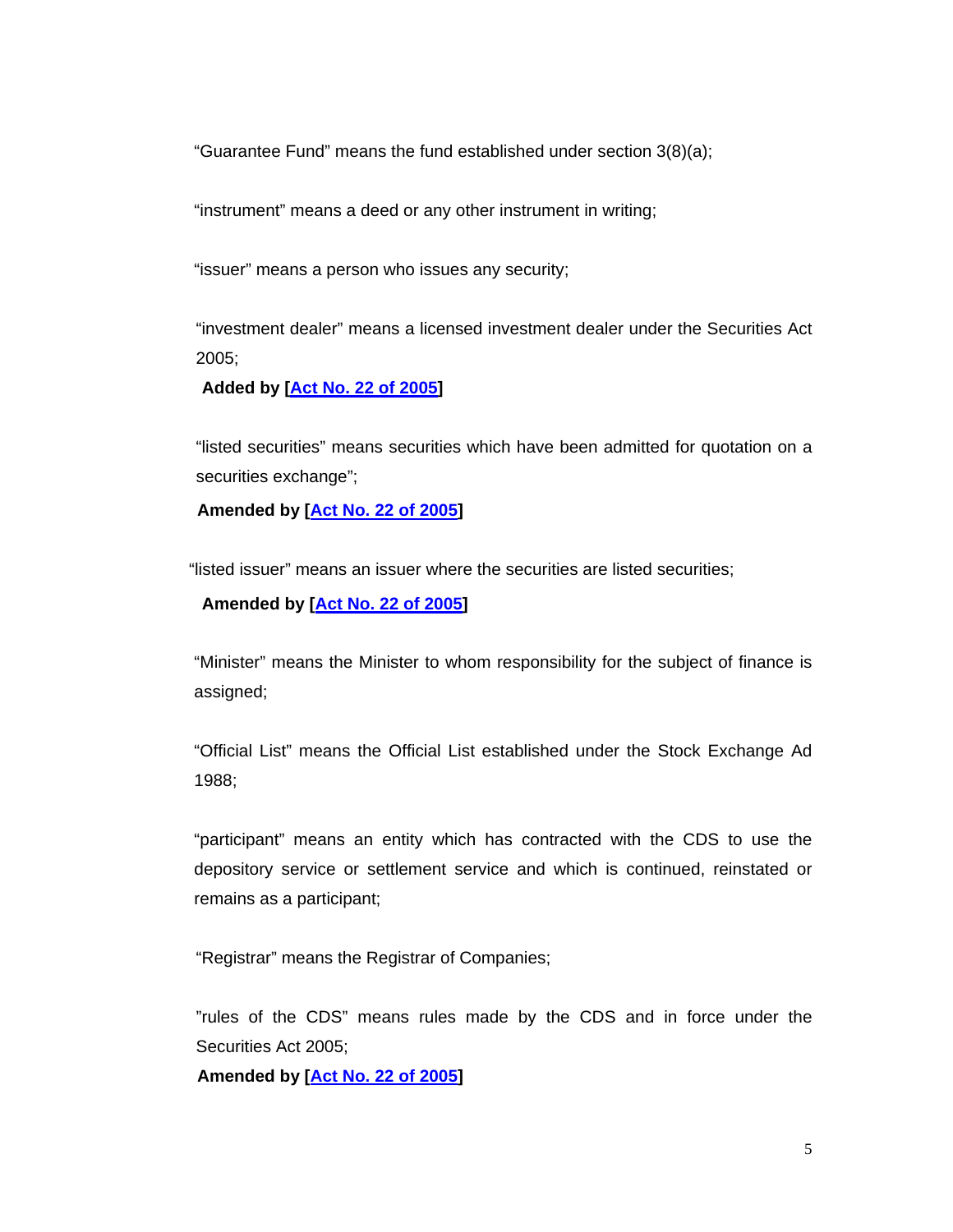"securities" has the same meaning as in the Securities Act 2005;  **Amended by [Act No. 22 of 2005]** 

"securities account means an account established, in accordance with the rules of the CDS, by the CDS for a depositor or a participant for the recording of deposit or withdrawal of securities and for dealing in such securities by the depositor or the participant;

"securities exchange" has the same meaning as in the Securities Act 2005;  **Added by [Act No. 22 of 2005]** 

"SEM" means the securities exchange operated by the Stock Exchange of Mauritius Ltd:

 **Added by [Act No. 22 of 2005]** 

"settlement" means the settlement of transactions in accordance with the settlement service;

"settlement service" means the service offered by CDS whereby CDS, in accordance with its rules, provides facilities for the reporting and comparison of data respecting the terms of settlement of transaction, the reduction of the number of settlements of transactions, the allocation of settlement responsible, and acts as an intermediary in facilitating payments and deliveries of or in connection with transactions;

"Stock Exchange" **Deleted by [Act No. 22 of 2005]** 

"Stock Exchange of Mauritius Ltd" has the same meaning as in the Stock Exchange Act 1988;

 **Amended by [Act No. 22 of 2005]** 

"transaction" means a transaction in eligible securities on a securities exchange or otherwise permitted by the rules of CDS involving eligible securities and which effects a deposit, sale, purchase, loan pledge, gift, transfer, delivery or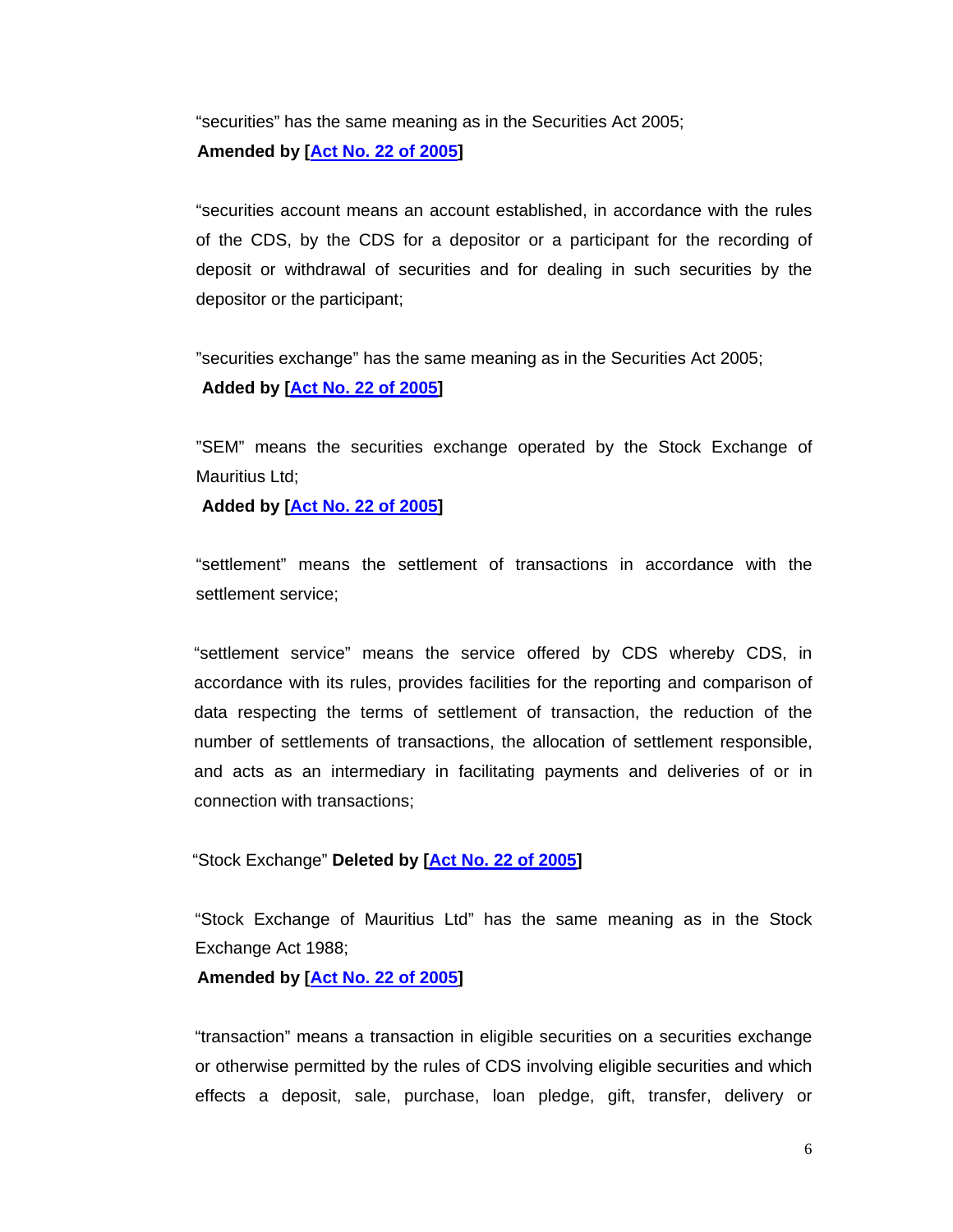withdrawal of eligible securities, a registration thereof, a change in the information pertaining to a securities account and any other operation provided for in the rules of the CDS;

 **Amended by [Act No. 22 of 2005]** 

"uncertificated securities" means listed securities not evidenced by a certificate, the issue or transfer of which is registered or recorded in registers maintained for that purpose by or on behalf of the issuer

**Amended by [Act No. 22 of 2005]; [Act No. 14 of 2007]** 

#### **3. Central Depository, Clearing and Settlement Service**

(1) The Stock Exchange of Mauritius Ltd shall establish, in accordance with a scheme approved by the Commission, a central depository, clearing and settlement service to the Stock Exchange through a company registered under the Companies Act under the name of the Central Depository & Settlement Co. Ltd.

 **Amended by [Act No. 22 of 2005]** 

- (2) The approval referred to in subsection (1) shall be subject to such terms and conditions as may be determined by the Commission.
- (3) (a) All dealings on the Stock Exchange shall be cleared and settled between and among investment dealers through the scheme in accordance with the rules of the CDS.
	- *(b)* The CDS may provide a settlement service in relation to eligible securities on any securities exchange other than those the subject matter of dealings referred to in paragraph (a).

## **Amended by [Act No. 22 of 2005]**

(4) The clearing bank for the settlement of funds in respect of transactions cleared through the CDS shall be the Bank of Mauritius.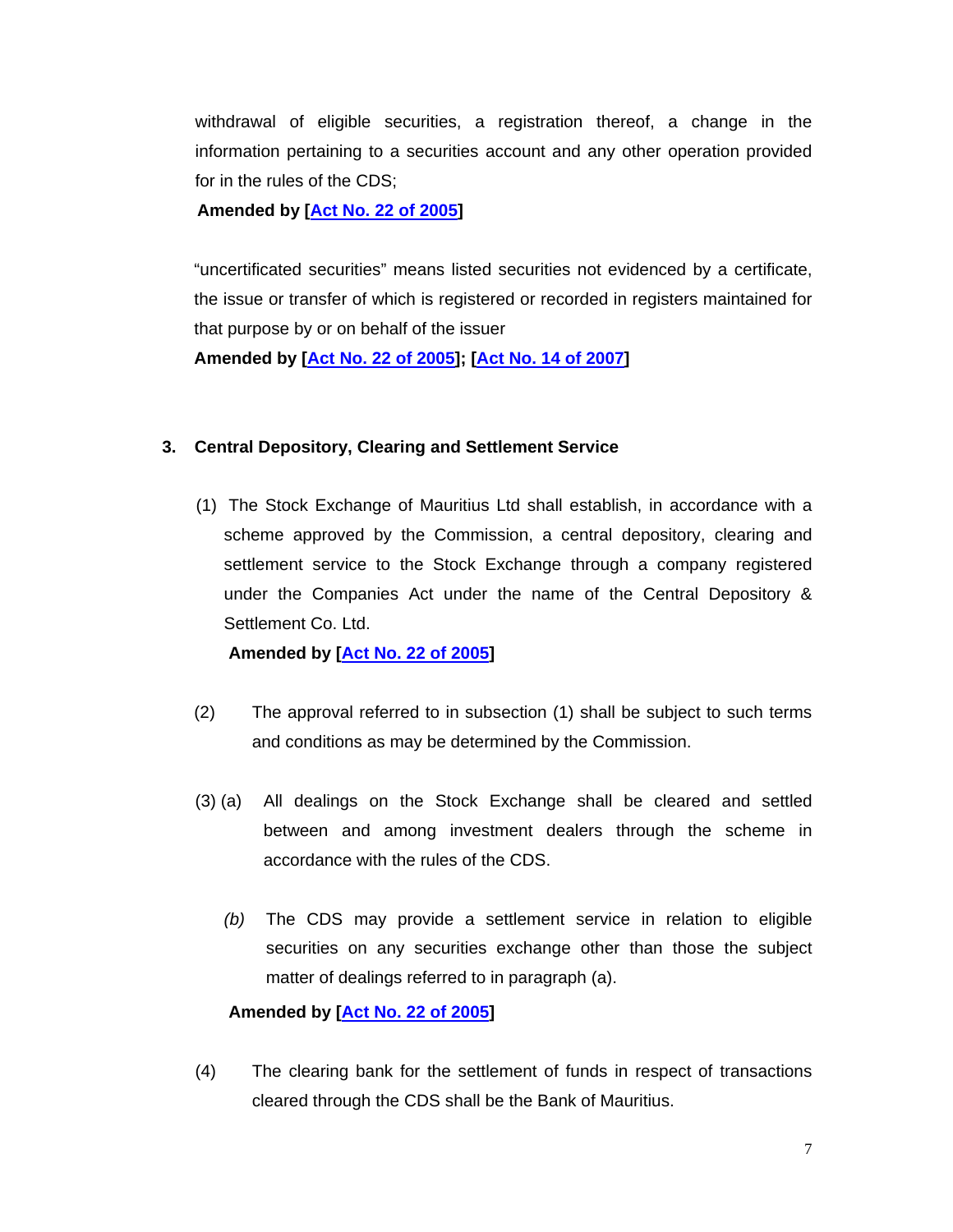- (5)The scheme shall
	- (a) provide for a central depository, clearing and settlement service whereby, in accordance with the rules of the CDS —
		- (i) documents evidencing title to securities, whether or not listed on the securities exchange (with, where applicable, in the case of shares or registered debentures proper instruments of transfer duly executed), are deposited with the CDS and are registered in the name of the CDS or its nominee;

## **Amended by [Act No. 22 of 2005]**

- (ii) securities accounts are maintained by the CDS in the names of the depositors so as to reflect the title of the depositors to the deposited securities; and
- (iii) transfers of the deposited securities are effected by the CDS making an appropriate entry in the Depository Register of the deposited securities that have been transferred;

## (b) **Deleted by [Act No. 22 of 2005]**

- (c) not be amended except to such extent and in such manner as may be approved or, after consultation with the CDST directed by the Commission for the purposes of this Act;
- (d) provide for confidentiality and protection of information and documents relating to the affairs of persons holding securities accounts with the CDS and relating to their securities accounts.
- (6) The CDS shall pay to such body as may be directed by the Minister, such annual fee as may be prescribed by regulations made under this Act.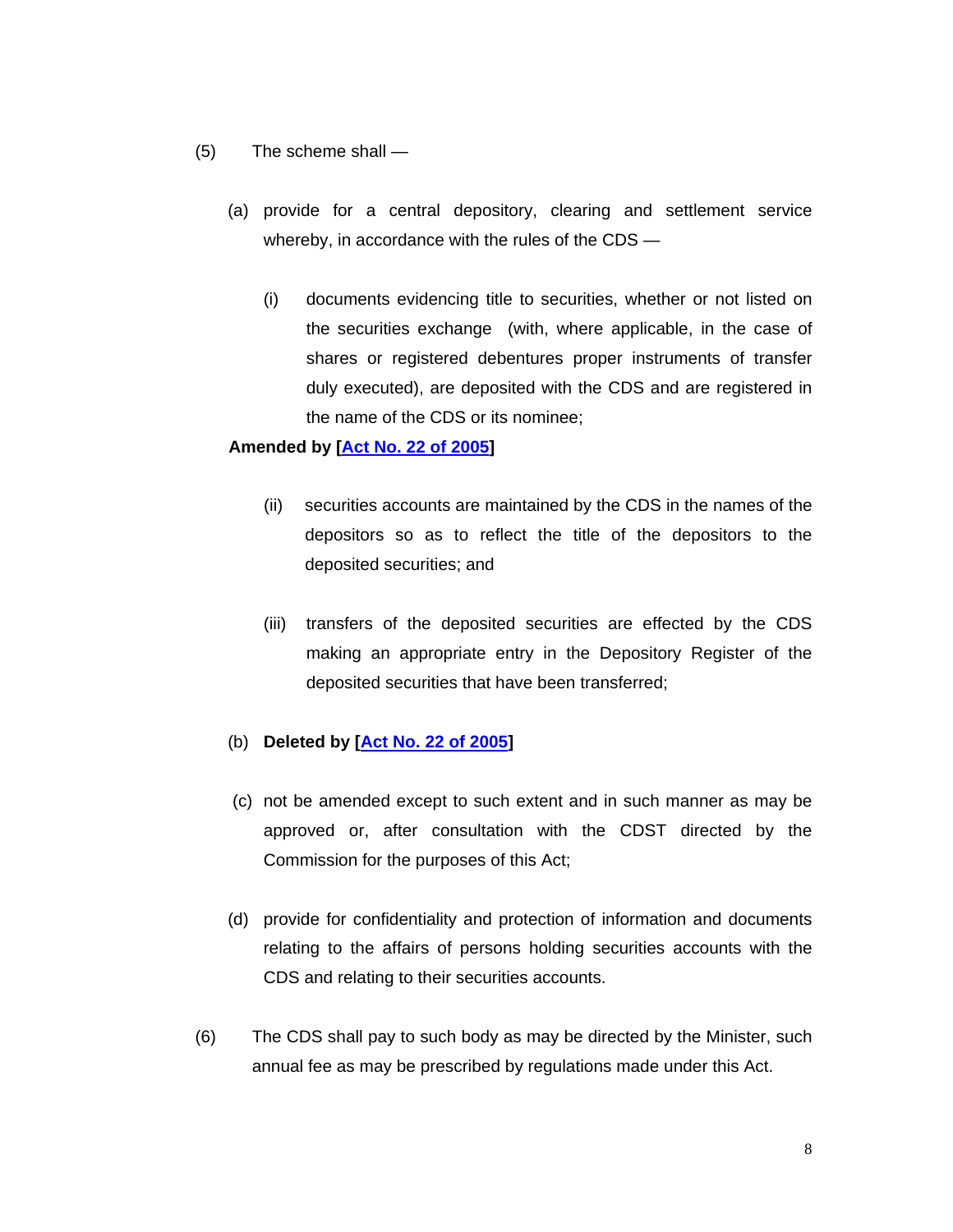- (7) The officers and employees of the CDS shall take the oath specified in the Schedule.
- (8) (a) The CDS shall establish and maintain a Guarantee Fund for the purpose of providing an indemnity against any default in respect of payments for or delivery of securities by any participant and of obligations of participants towards CDS.
	- (b)The assets of the Guarantee Fund shall consist of all money accruing lawfully to that fund and of such contributions as may be specified in the CDS rules.
	- (c) The Guarantee Fund shall be administered in accordance with the CDS rules.
	- (d) Where the CDS has made payment from the Guarantee Fund in relation to any default, then, notwithstanding the fact that the CDS is not a counter party to the transaction between selling and buying participants, it shall be subrogated to all the rights and powers of the defaulting participant for the purpose of the seizure and sale of unpaid securities and of operating the Guarantee Fund.

# **3A. Provision of services**

The Central Depository and Settlement Co. Ltd may, notwithstanding section 91 (4) of the Companies Act 2001, provide services relating to the register of shareholders and transfer of shares for companies in accordance with the rules of the CDS.

 **Added by [Act No. 22 of 2005]**

# **4. Issue of uncertificated securities**

Notwithstanding any provision of the Companies Act, a listed issuer may —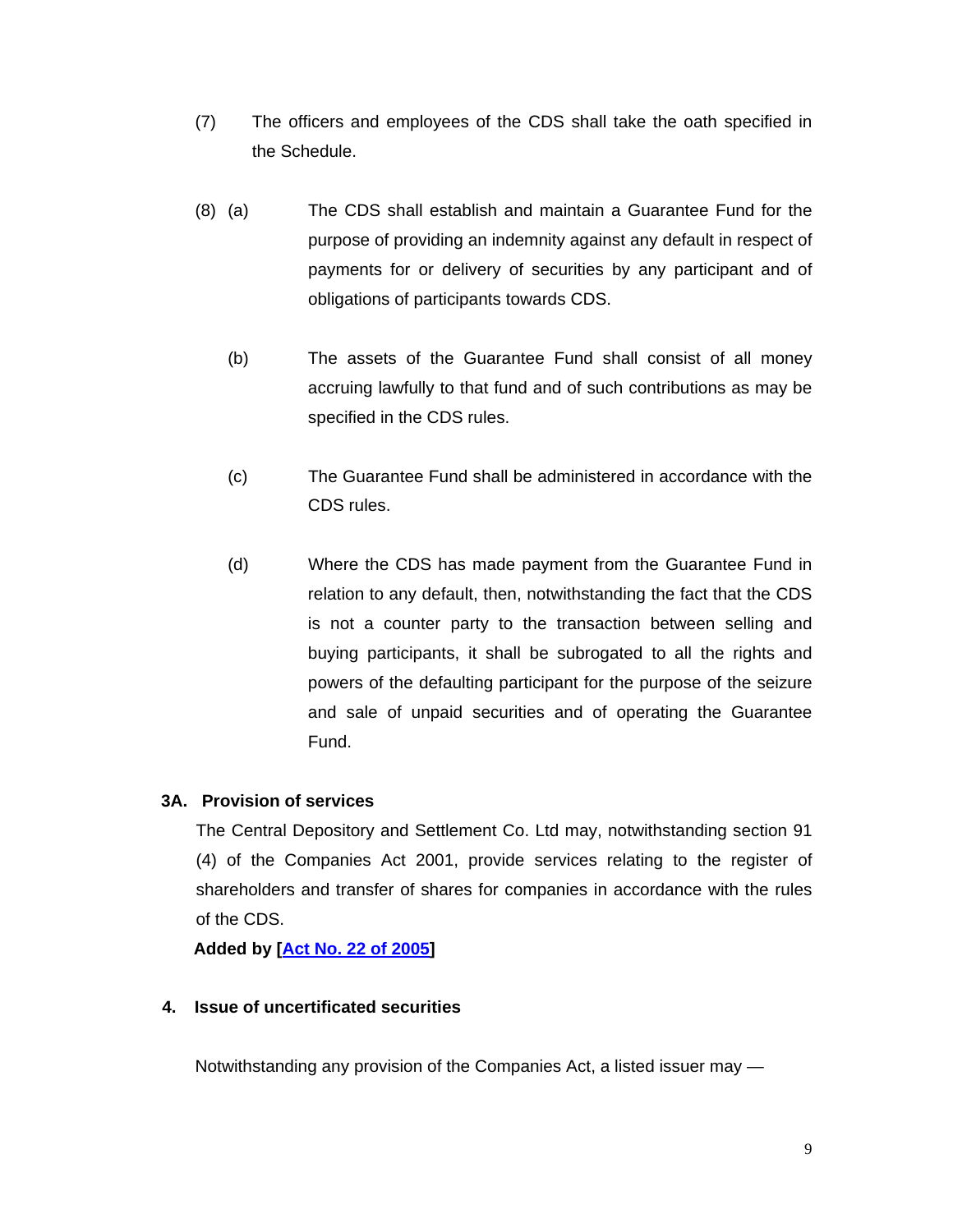- (a) issue a security in uncertificated form where this is authorised by resolution of its board of directors or board of management;
- (b) convert a certificated security into an uncertificated security where this is authorised in its memorandum or articles of association and by resolution of its board of directors or board of management.

## **5. CDS deemed not to be a member**

- (1) Notwithstanding any provision of the Companies Act or in any other enactment or in the memorandum or articles of association of a company, where the CDS is named in the register of members of the company or is named in a register of debenture holders or other security holders of any issuer
	- (a) the CDS shall be deemed not to be a member of the company; and
	- (b) the persons named as the depositors in a Depository Register shall, for such period as the deposited securities are entered against their names in the Depository Register, be deemed to be —
		- (i) members of the company in respect of the amount of deposited securities (relating to the stocks or shares issued by the company) entered against their respective names in the Depository Register; or
		- (ii) holders of the amount of the issuer's deposited securities (relating to the debentures or any derivative instruments or other deposited securities but excluding stocks or shares issued by a company) entered against their names in the Depository Register.
	- (2)(a) Subject to paragraph (c), nothing in this Act shall be construed as affecting the obligation of a company to keep —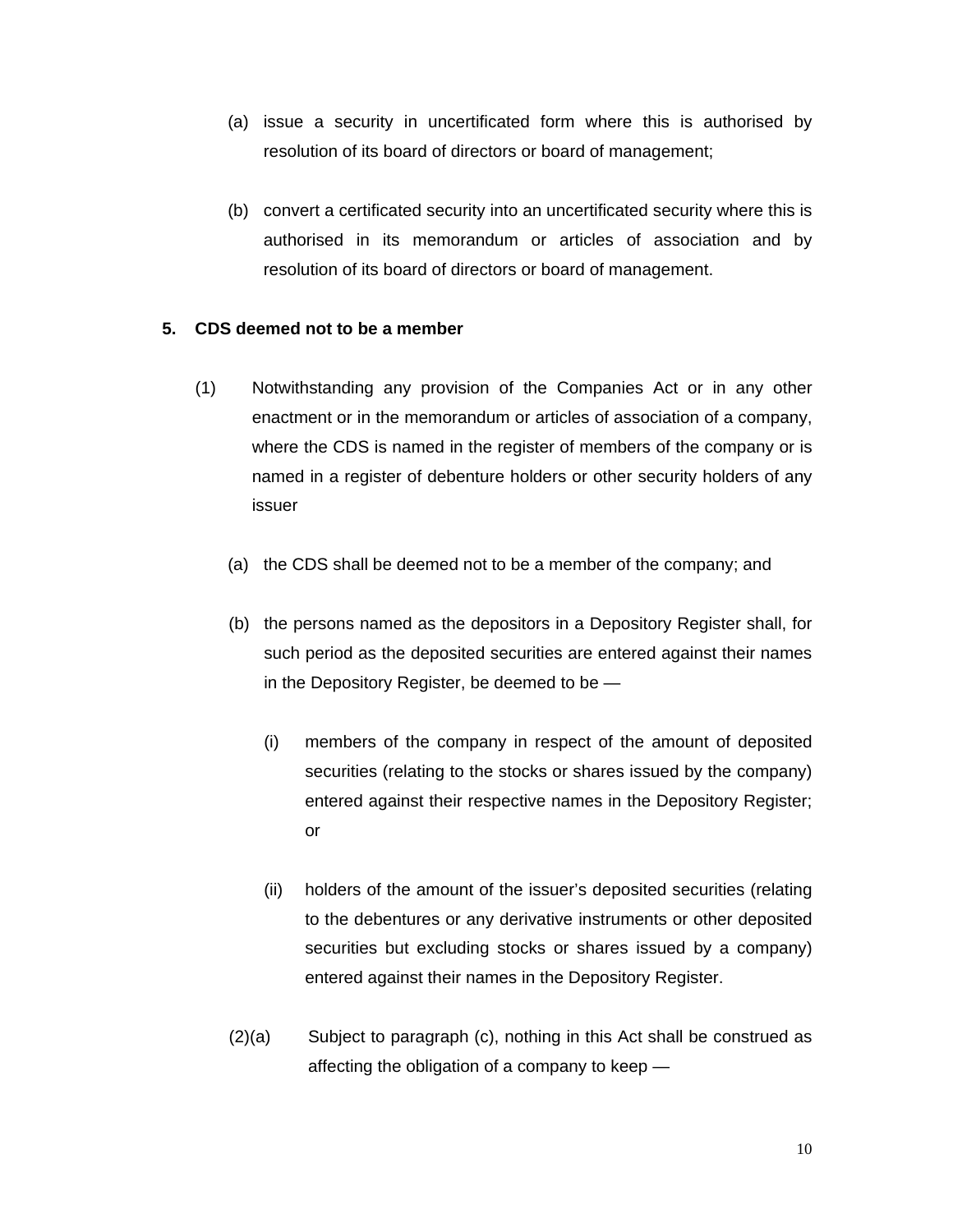- (i) a register of its members, and allow inspection of the register, under the Companies Act; and
- (ii) a register of holders of debentures issued by the company, and allow inspection of the register, under the Companies Act.
- (b) Nothing in this Act shall be construed as affecting
	- (i) the obligation of an issuer other than a company to keep a register of the holders of any securities issued by the issuer except that the issuer shall be under no obligation to enter into such registers the names and particulars of securities under subsection (1)*(b);*
	- (ii) the right of a depositor to withdraw his documents evidencing title in respect of listed securities from the CDS at any time in accordance with the rules of the CDS and to register them in his or any other name; or
	- (iii) the enjoyment of any right, power or privilege conferred by, or the imposition of any liability, duty or obligation under the Companies Act, or in any other enactment or under any instrument or under the memorandum or articles of association of a company upon a depositor, as a member of a company or as a holder of debentures or any derivative instruments, except to the extent provided for in this Act or prescribed by regulations made under this Act.
- *(c)* A company shall be under no obligation to enter into a register referred to in paragraph (a) the names and particulars of persons who are deemed members or holders of debentures under subsection (1)(b).
- (3) Notwithstanding the Companies Act, a depositor shall not be regarded as a member of a company entitled to attend any general meeting of the company and to speak and vote thereat unless his name appears on the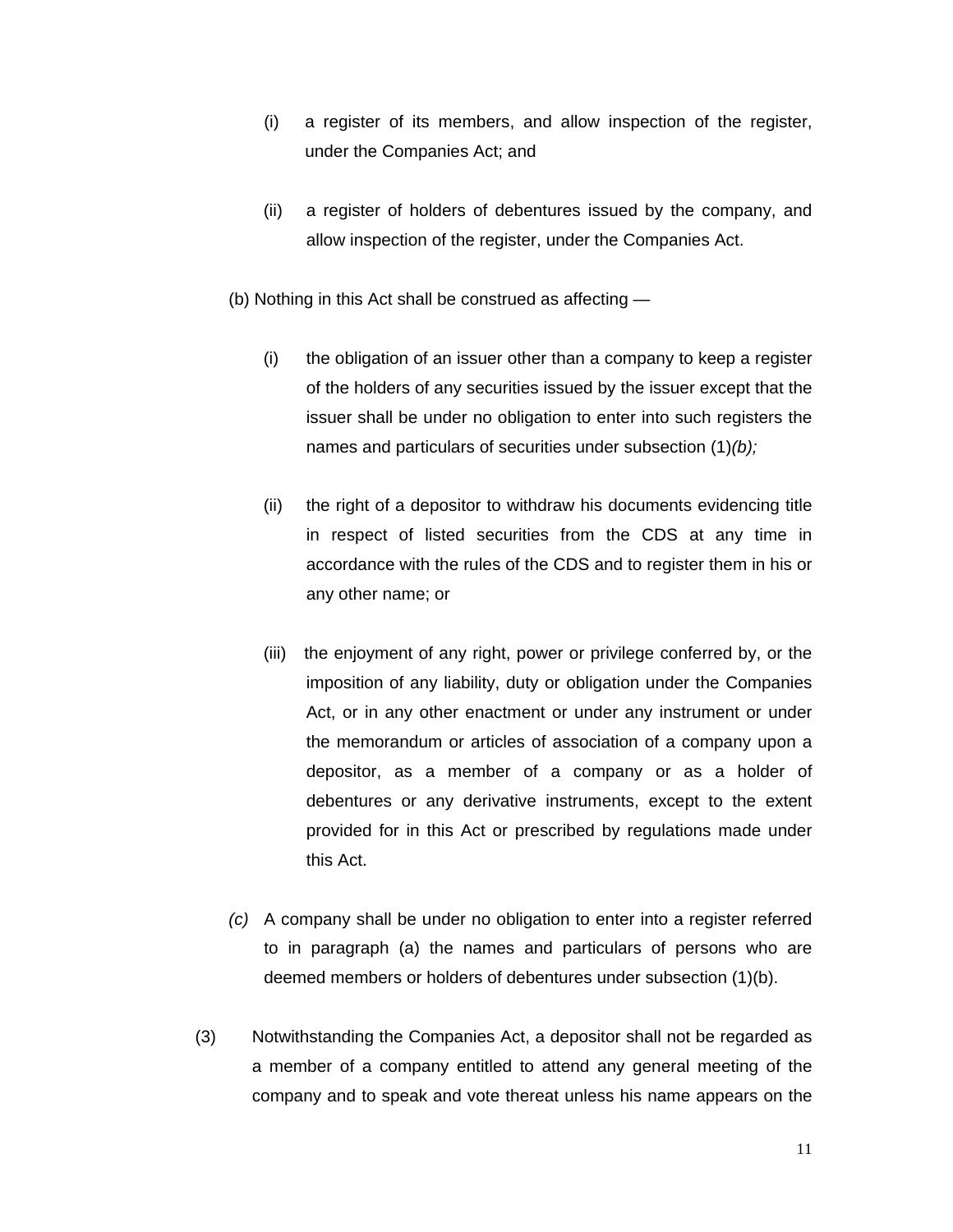Depository Register 48 hours before the general meeting.

(4) Where securities which have been deposited with the CDS are forwarded by the CDS to the relevant registry of the issuer as provided by the rules of the CDS, the registry of the issuer, on receipt of the deposited securities from the CDS, shall confirm to the CDS, within the period specified in the rules of the CDS, the authenticity of the security certificates which have been deposited.

## **6. Withdrawal of Security**

- (1) A depositor may, in accordance with the rules of, and on application to, the CDS, withdraw a security standing to the credit of that depositor's security account.
- (2) Where an application for the withdrawal of a deposited security is made under subsection (1) and the appropriate notification and withdrawal documents are received by the issuer or its share registry in accordance with rules of the CDS, the issuer shall by itself, or its share registry, notwithstanding the provisions relating to the issue of certificates under the Companies Act, complete and deliver to the CDS, for forwarding to the participant, all appropriate certificates in connection with the transfer of the securities within 14 days after the date of the receipt by it of the withdrawal documents.
- (3) Where the CDS has decided to discontinue the eligibility of a security for its services in accordance with the CDS rules, it shall -
	- (a) debit the securities accounts of the holders of the security; and
	- (b) instruct the issuer or its registry -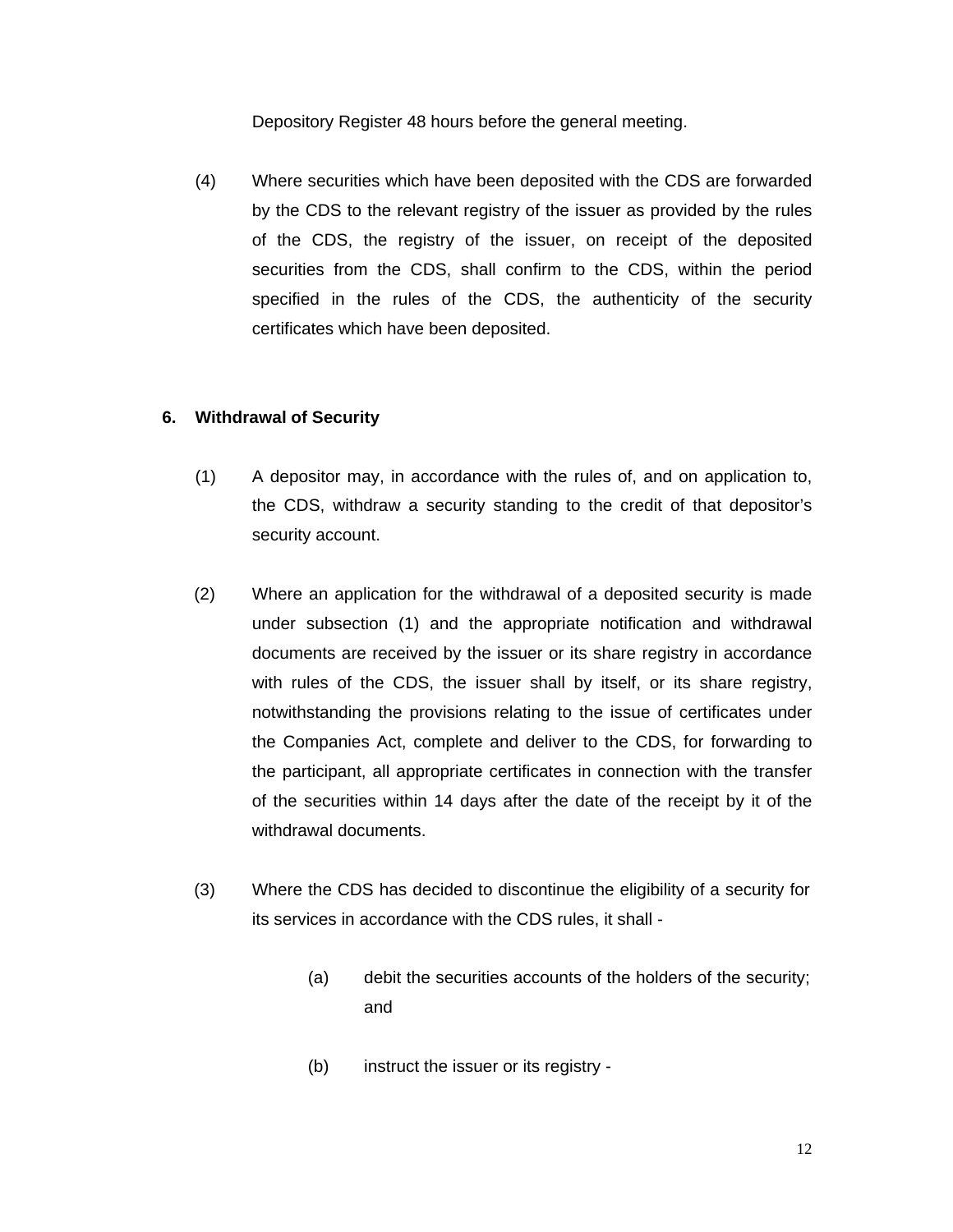- (i) to issue certificates in the name of the holders of the security; and
- (ii) to send the certificates directly to the holders of the security or to the respective pledgees where the holders have pledged their securities.

# **Added by [Act No. 15 of 2006]**

(4) Where instructions are given under subsection (3)(b), the issuer or its registry shall comply with those instructions.  **Added by [Act No. 15 of 2006]** 

# **7. Register of substantial shareholders of a company**

- (1) (a) Subject to paragraph *(b),* nothing in this Act shall be construed as affecting the obligation of a company to keep a register of substantial shareholders under the Companies Act.
	- *(b)* A company shall be under no obligation to enter into the register the names and particulars of persons deemed members under section *5(1)(b).*
- (2) The CDS shall forthwith upon its becoming aware that any depositor is a substantial shareholder of an issuer notify the issuer and the Commission of that fact.

# **8. Maintenance of accounts**

- (1) The CDS shall maintain accounts of deposited securities on behalf of depositors in accordance with the rules of the CDS.
- (2) A record of an entry in a securities account in respect of a dealing in deposited securities shall be prima facie evidence of the matters so recorded.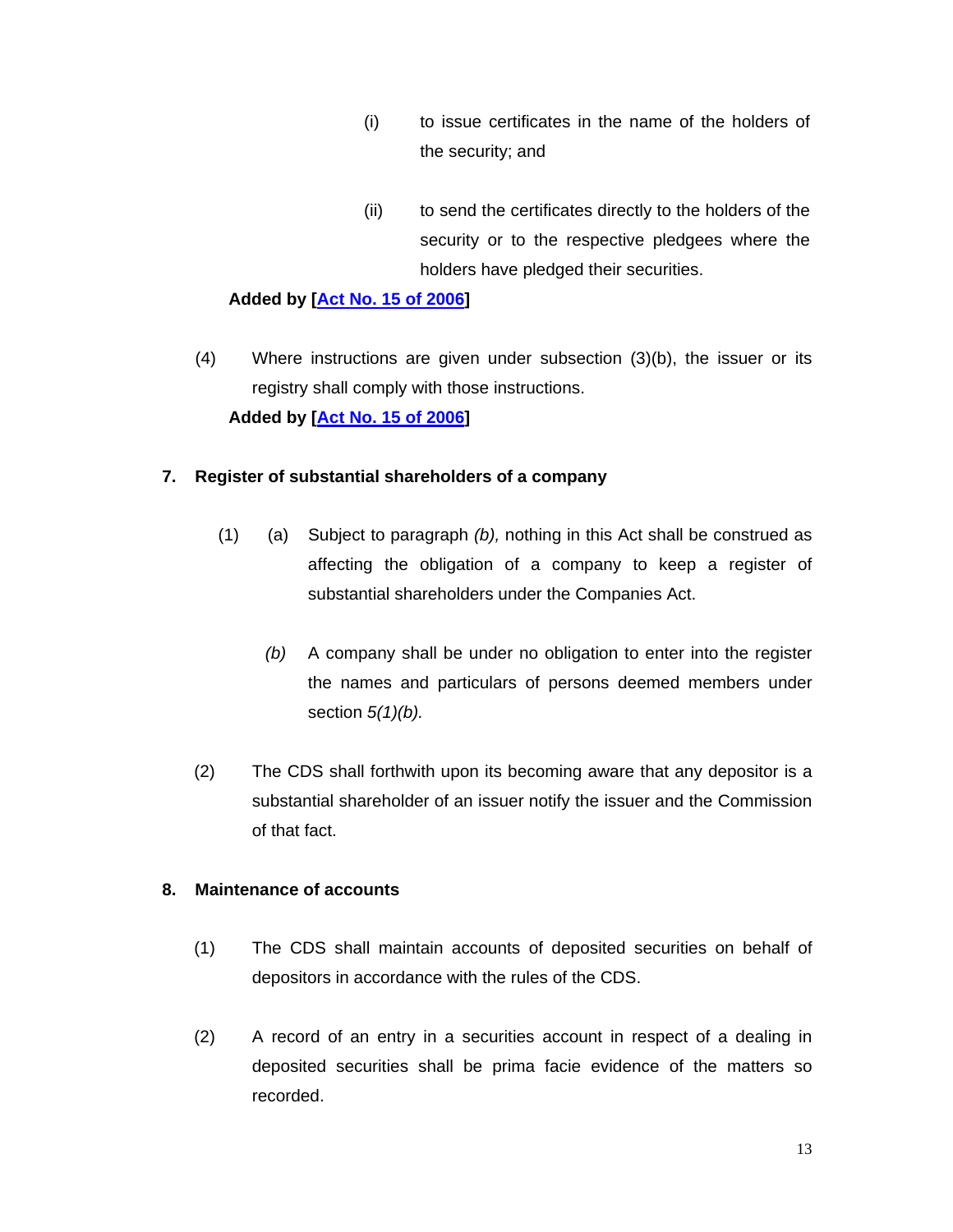## **9. Certification of names of depositors**

- (1) The CDS, in accordance with the rules of the CDS, shall certify the names of persons on the Depository Register to an issuer in relation to security accounts held in relation to that issuer, upon a written request being made to it by the issuer and upon payment of a fee specified in the rules of the CDS.
- (2) Any member of an issuer or any other person, may require the issuer to furnish him with a copy of the record of depositors or of any part thereof, but only so far as it relates to the names, addresses, and the number of securities held, on payment in advance of a fee prescribed by regulations, made under this Act.
- (3) The copy of the record of depositors or any part thereof, required, under subsection (2), shall be supplied to the person who required such copy within a period of 14 days or within such longer period as the Registrar considers reasonable in the circumstances, commencing from the day after the date of receipt of the request by the issuer.
- (4) The Registrar may require the issuer, within the time specified in subsection (3), to furnish him with a copy of the record of depositors referred to in sub-section (2), without payment of any fee.

# **10. Transfer by depository**

(1) Subject to this Act, a transfer of deposited securities between depositors shall be effected, notwithstanding any provision to the contrary in the Companies Act or in any other enactment or in any instrument or in a company's memorandum or articles of association, by the CDS making an appropriate entry in its Depository Register and shall take effect on the settlement date specified in the rules of CDS;

**Added by [Act No. 15 of 2001]**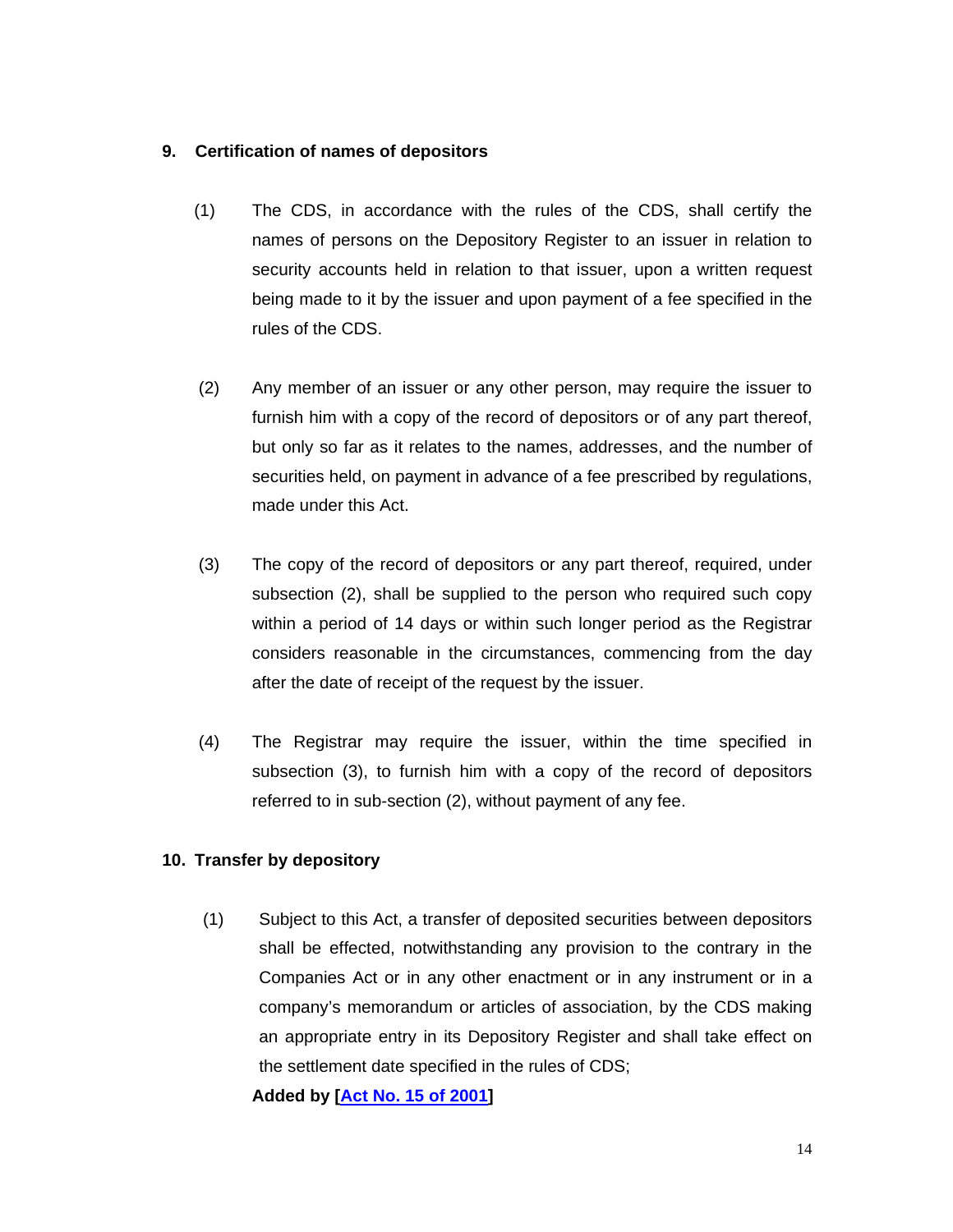- (2) A transfer of securities by the CDS by way of direct-entry to a depositor under this Act shall be valid notwithstanding that the transfer is not accompanied by a proper instrument of transfer or that otherwise the transfer is not made in writing.
- (3) Under this Act, entries in relation to the transfer of securities may be made in respect of the same class of securities or interests therein as part of a fungible bulk and may refer merely to a quantity or par value of a, particular security without reference to a certificate or bond number or the like and, in appropriate cases, may be on a net basis taking into account other transfers or pledges of the same security.

## **11. Depository to be discharged from liability if acting on instructions**

- (1) Subject to any regulations made under this Act, the CDS, if acting in good faith and without negligence, shall not be liable for conversion or for any breach of trust or duty where the CDS has, in respect of direct entries in accounts maintained by it, made entries regarding the deposited securities, or transferred or delivered the securities, according to the instructions of a depositor or participant notwithstanding that the depositor or participant had no right to dispose of or take any other action in respect of the securities.
- (2) The CDS or participant, if acting in good faith and without negligence, shall be fully discharged of its obligations to the depositor by the transfer or delivery of deposited securities upon the instructions of the depositor.

## **12. Confirmation of transaction**

The CDS shall, in accordance with the rules of the CDS, issue to each depositor through his participant, following upon any transaction affecting deposited securities maintained for such depositor by the CDS under this Act, a confirmation note which shall specify the amount and description of the deposited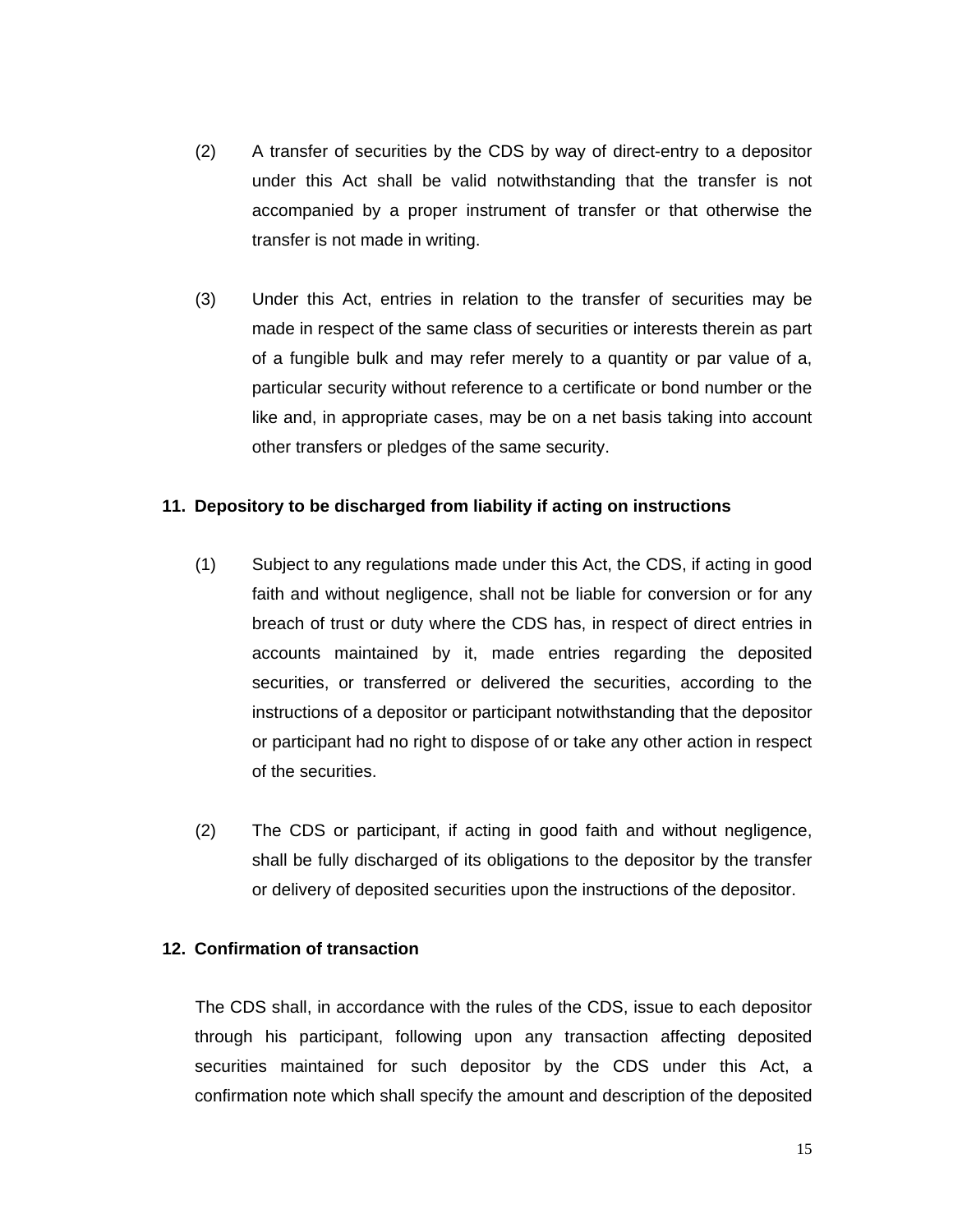securities and any other relevant transaction information.

# **13. No rectification of Depository Register**

- (1) Notwithstanding the Companies Act or any other enactment, no order shall be made by the Court for rectification of the Depository Register, except that where the Court is satisfied that
	- (a) a depositor did not consent to a transfer of the deposited securities; or
	- *(b)* a depositor should not have been registered in the Depository Register as having title to the deposited securities,

it may award damages to the first mentioned depositor or to any person who would have been entitled to have been registered in the Depository Register as having title to the deposited securities, as the case may be, on such terms as the Court thinks equitable or make such other order as the Court thinks fit, including an order for the transfer of deposited securities to such depositor or person.

- (2) Where in the memorandum or articles of association of a company it is provided that the company is entitled to refuse registration of a transfer of deposited securities it may, in relation to any transfer to which it objects, notify the CDS in writing of its refusal before the transfer takes place and furnish the CDS with the facts upon which such refusal is considered to be justified.
- (3) Where the CDS has had prior notice of the company's refusal under subsection (2), but not otherwise, it shall refuse to effect the transfer and to enter the name of the transferee in the Depository Register and thereupon convey to the transferee the facts upon which such refusal is considered to be justified.
- (4) Section 88 of the Companies Act shall not apply to any refusal to register a transfer under subsections (2) and (3).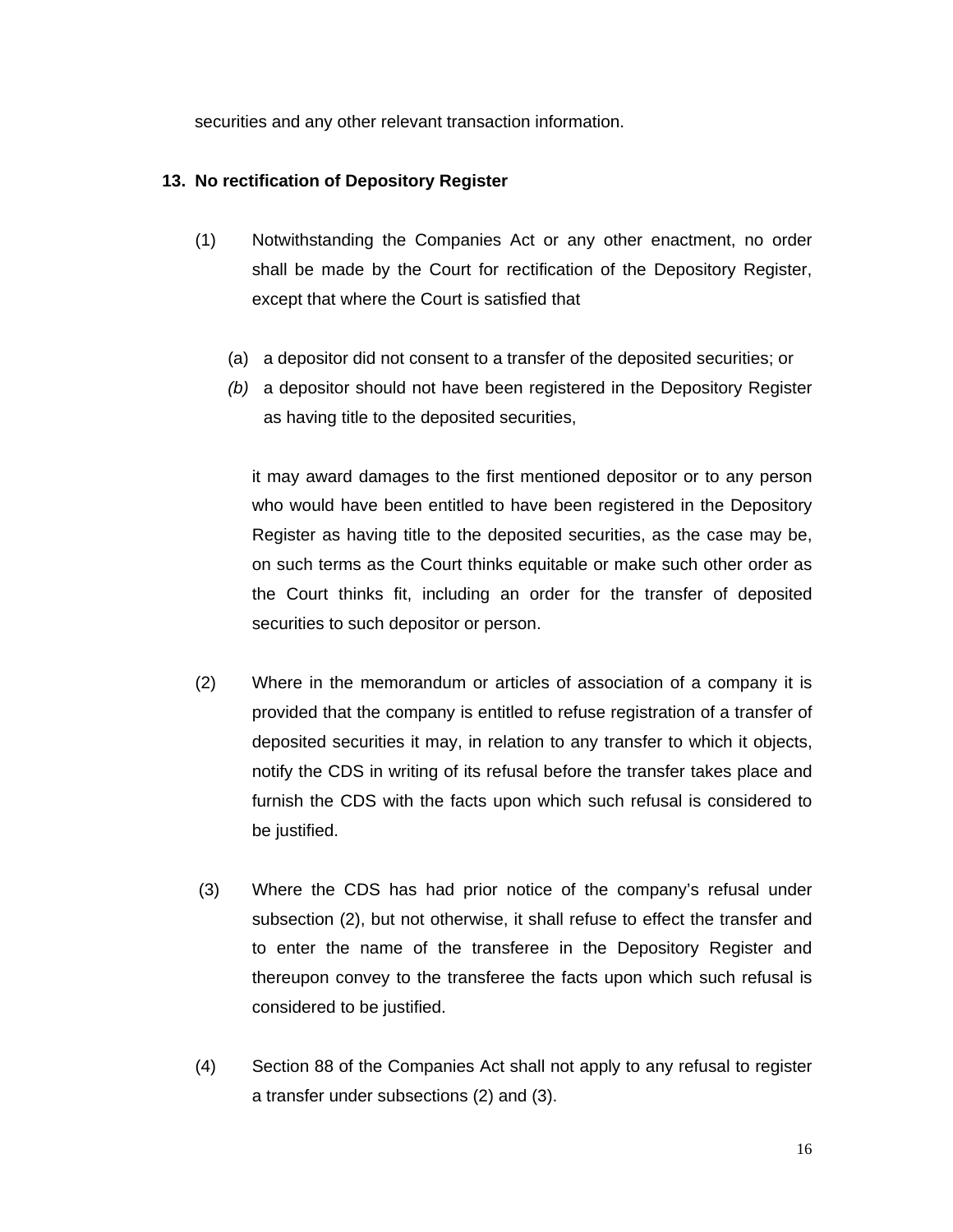## **14. Non-application of provisions of bankruptcy and company liquidation**

- (1) Subject to subsection (2), where by virtue of the provisions of the Companies Act or the Bankruptcy Act or any other enactment in relation to bankruptcy or company liquidation it is provided that —
	- (a) any disposition of the property of a company after commencement of a winding up shall be void, unless the Court orders otherwise; or
	- (b) any disposition of the property of a person who is adjudged bankrupt after presentation of the petition for a bankruptcy order and before vesting of the bankrupt's estate in the Official Receiver shall be void unless done with the consent or ratification of the Court,

those provisions shall not apply to any disposition of deposited securities.

(2) Where the Court is satisfied that a party to the disposition, being a party other than the CDS, had notice that a petition had been presented for the winding up or bankruptcy of the other party to the disposition, it may award damages against that party on such terms as it thinks equitable or make such other order as the Court thinks fit, including an order for the transfer of deposited securities by that party but not an order for the rectification of the Depository Register.

# **15. Set-off**

- (1) The CDS may terminate its agreement to clear or settle securities transactions or to act as a depository for securities, with an insolvent participant or with a participant in respect of which insolvency or bankruptcy proceedings are taken, whether such proceedings are voluntary or involuntary.
- (2) Upon terminating its agreement under subsection (1), the CDS may set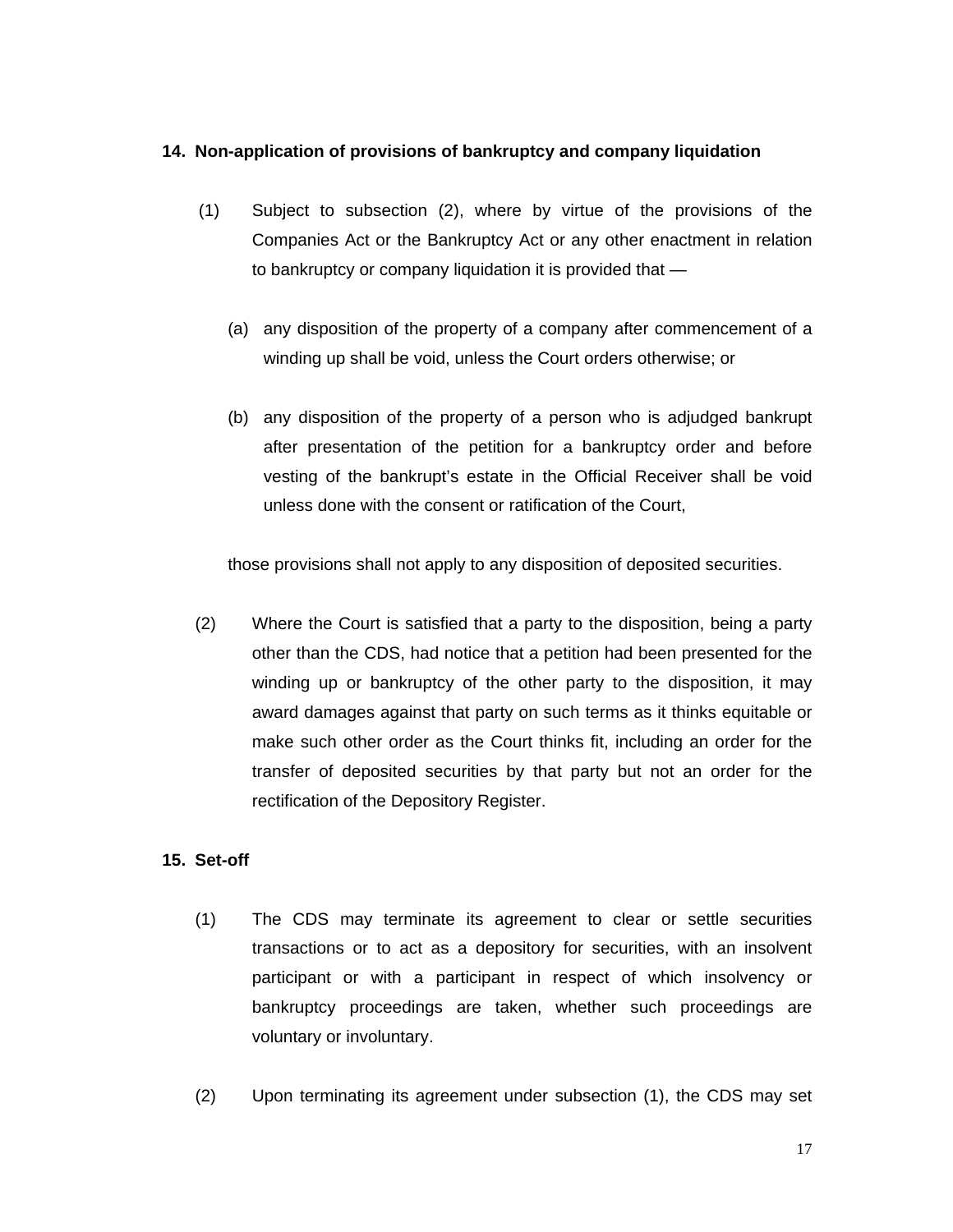off obligations between the insolvent participant and the CDS, in accordance with the provisions of the agreement, and if on termination there is a net termination sum owed to the CDS by the insolvent participant, the CDS shall be deemed to be a creditor of the insolvent participant in respect of that net termination sum.

(3) The CDS may, notwithstanding any other enactment, realise assets of the insolvent or bankrupt participant pursuant to a pledge in favour of the CDS or pursuant to the rules of the CDS or guarantees established by the CDS in accordance with its rules.

#### **16. Non-application of section 13 of the Companies Act**

- (1) Subject to subsection (2), section 13 of the Companies Act, insofar as it provides that a transfer or contract of sale of shares or debentures in contravention of the section shall be void, shall not apply to any disposition of deposited securities.
- (2) The Court may, on being satisfied that a disposition of deposited securities would, in the absence of subsection (1) be void, on the application of the Registrar of Companies or any other person, order the transfer of the shares acquired in contravention of section 13 of the Companies Act.

## **17. Charging or pledging of securities**

(1) Where a deposited security is charged or pledged by a depositor (in this section referred to as "chargor" or "pledgor") in favour of any person (in this section referred to as "chargee" or "pledgee"), the CDS or a participant, with or through whom the securities account of the depositor is maintained, shall on a request in writing made by the depositor, chargee or pledgee, as the case may be, transfer or cause to be transferred such security into the securities account of the chargee or pledgee, as the case may be, maintained for such purpose.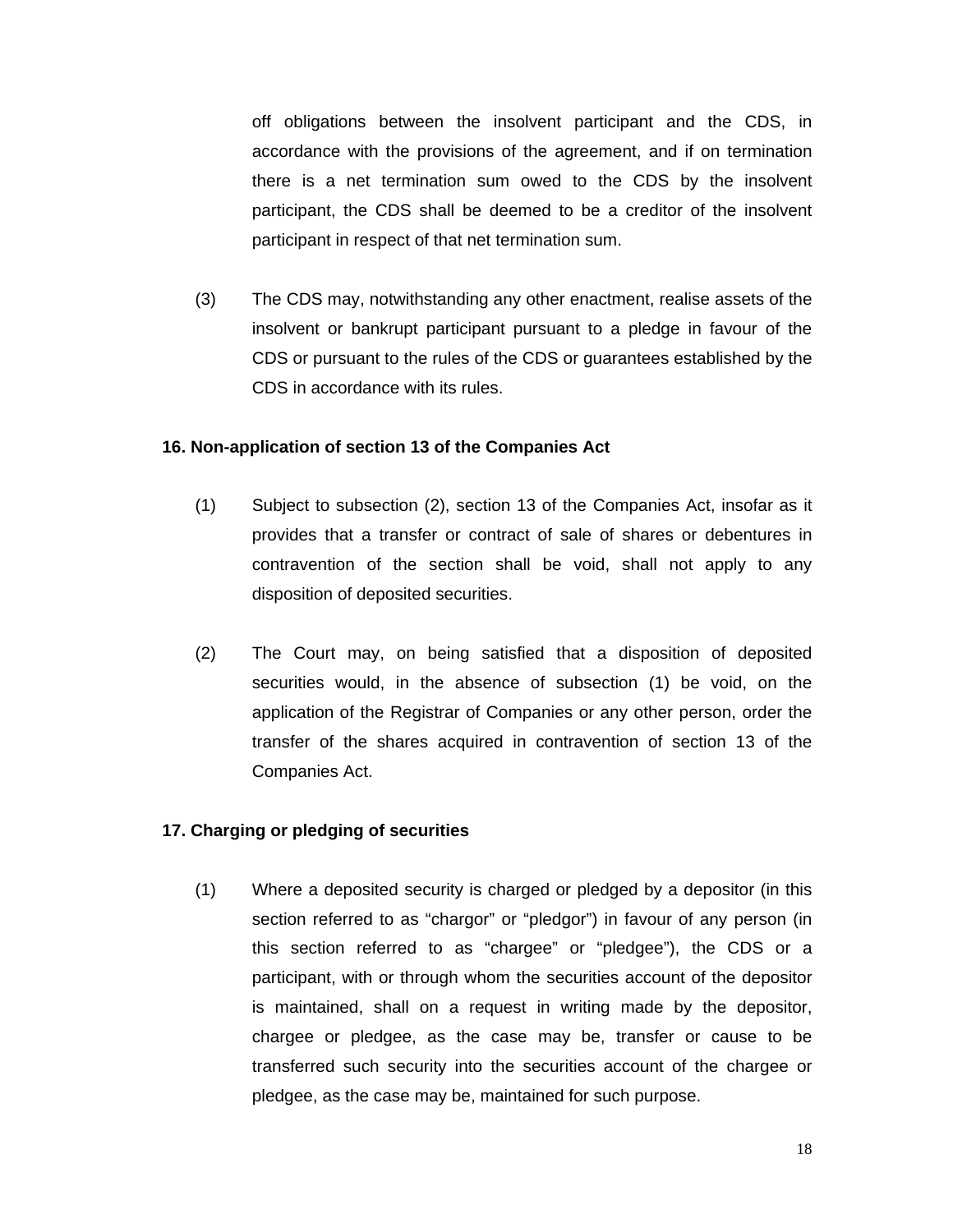- (2) Where a request is made by a chargee or pledgee as provided under subsection (1), such request shall be supported by documents evidencing such charge or pledge in his favour.
- (3) The securities account maintained by the chargee or pledgee pursuant to subsection (1) shall be designated as the "Pledged Securities Account".
- (4) Where a charge or pledge over a deposited security has been discharged or released, the CDS or the participant, as the case may be, shall upon receipt of a notice in writing from the chargee or pledgee confirming the same, transfer the deposited security into the securities account of the chargor or pledgor.
- (5) The provisions relating to the transfer or withdrawal of deposited securities shall apply, *mutatis mutandis,* to securities in the Pledged Securities Account.
- (6) Where a pledge of a security is effected in terms of subsection (1), the entries in the records of the CDS constitute —
	- (a) the endorsement of the security for the purpose of Article 2076 of the Civil Code, and
	- *(b)* registration of the pledge of the security in the records of the issuer for the purpose of Article 2077 of the Civil Code.

# **18. Reporting to the Commission**

- (1) Subject to section *3(5)(d),* the CDS shall, in accordance with the rules of the CDS, furnish to the Commission periodic reports on the activities and operations of the CDS.
- (2) The CDS shall forthwith, on the date of settlement, inform the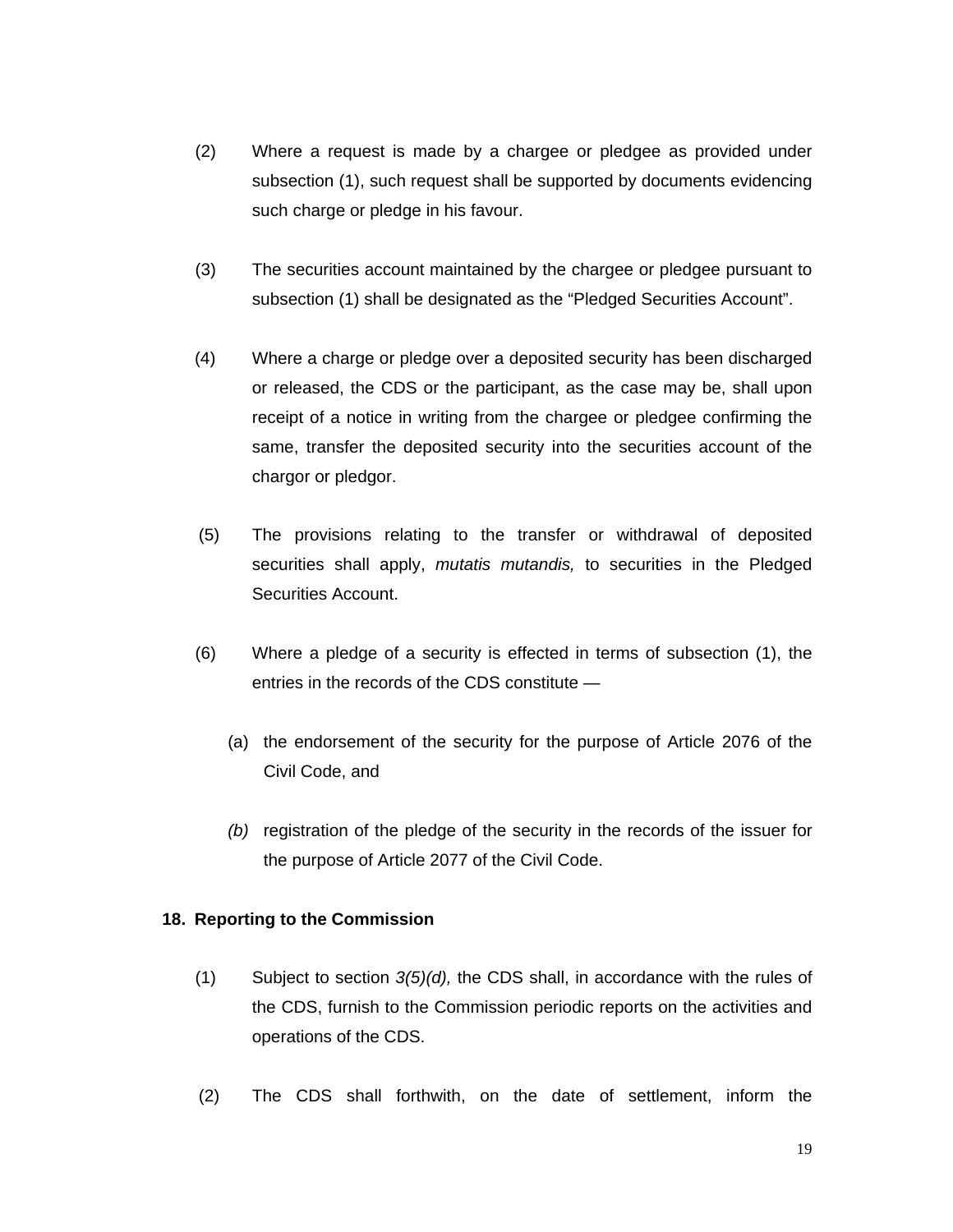Commission of any trade that fails to settle on its settlement date and provide the Commission with details of such trade and the reasons, as known to the CDS for such failure.

(3) Notwithstanding section 3(5)(d), where the Commission is conducting an inquiry in the exercise of its powers, or where the Commission conducts an inquiry into any breach of this Act or any other Act or regulation or irregularity in the operations of the CDS or a participant, it may request in writing any information or document from the CDS, and the CDS or participant shall forthwith comply with that request.

## **Amended by [Act No. 22 of 2005]**

 (4) The provisions of this section shall apply in addition to and not by way of derogation from any reporting obligation to the Commission which is required of the CDS under the rules of the CDS.

## **19. Compliance orders**

Where from any inquiry conducted by the Commission it appears to the Commission that there has been a contravention of the provisions of this Act or of regulations made under this Act or of rules of the CDS, the Commission may apply to the Court for orders directing or securing compliance with the said provisions of the Act, regulations or rules in such manner as the Court shall deem fit.

## **20. Duty to take reasonable security measures**

The CDS and any participant shall take all reasonable security measures in accordance with the rules of the CDS to protect information and documents relating to the affairs of the depositors, and in particular, relating to their securities accounts, against any unauthorised access, alteration, disclosure or dissemination.

## **21. Duty to maintain secrecy**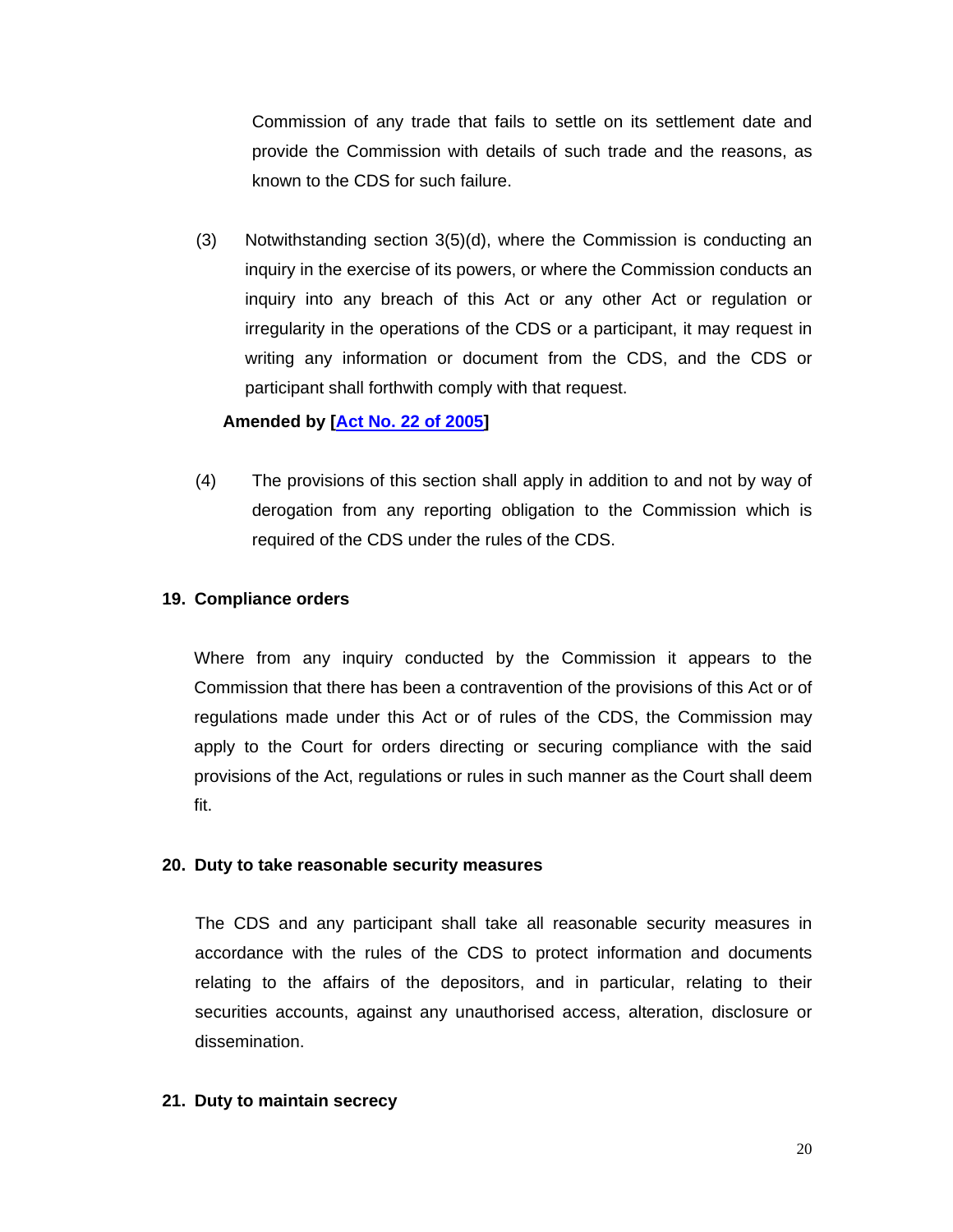- (1) Except as provided in this Act, no officer or employee of the CDS or a participant, whether during his tenure of office or during his employment or thereafter, and no other person who has, by any means, access to any information or document whatsoever relating to the affairs of any of the depositors, and in particular, relating to their securities accounts, shall give, divulge, reveal or otherwise disclose such information or document to any person.
- (2) No person who has any information or document which, to his knowledge, has been disclosed in contravention of subsection (1), shall disclose the same to any other person, or make any use of such information for himself or any other person other than the CDS.
- (3) A person who contravenes this section shall commit an offence and shall, on conviction, be liable to a fine not exceeding 100,000 rupees or to imprisonment for a term not exceeding *5* years or to both.

## **22. Restrictions on disclosure of information by participants**

Nothing in this Act shall authorise a participant which is a bank as defined in the Banking Act to disclose any information or document to any person in contravention of that Act**.** 

# **23. Permitted disclosures**

Notwithstanding section 21, a person shall not be entitled to refuse to disclose any information or document —

- (a) which the depositor, or his personal representative, has given permission in writing to disclose;
- *(b)* in a case where the depositor is declared a bankrupt, or, if the depositor is a corporation, the corporation is being or has been wound up;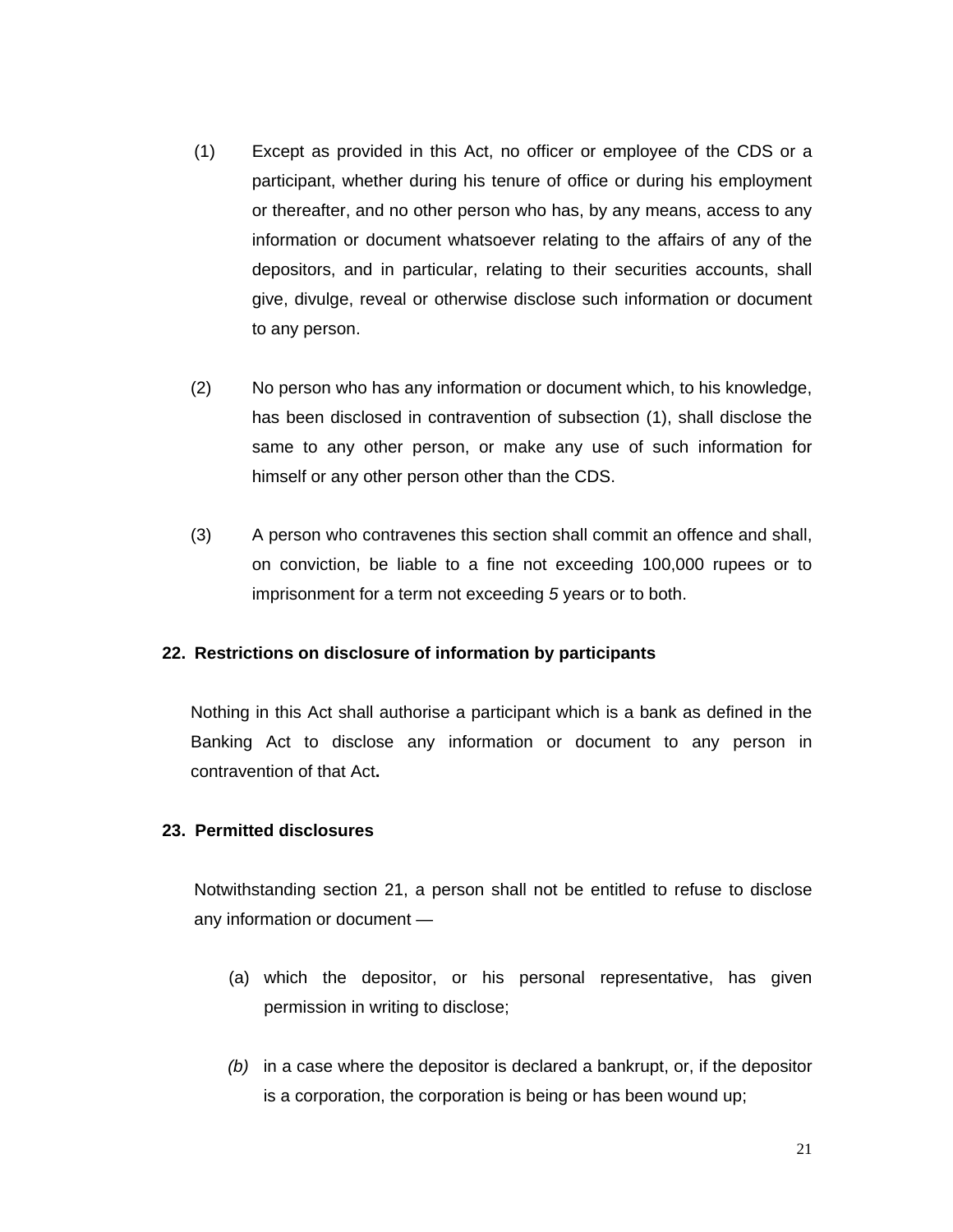- *(c)* for the purpose of instituting or, in the course of, any civil proceedings
	- (i) between the CDS or a participant and a depositor, relating to the securities account of the depositor; or
	- (ii) between the CDS or a participant and 2 or more parties making adverse claims to securities or monies in the securities account of the depositor, where the CDS or participant seeks relief by way of interpleader;
- *(d)* to any person who makes a request in writing and who is duly authorised under any law to investigate into any offence, such disclosure being, in any case, limited to the securities account and affairs of the depositor suspected of the offence;
- *(e)* to the CDS for purposes of the compilation of its record of depositors or any part thereof under section 9 of this Act, or the register of substantial shareholders under section 7 of this Act;
- (f) to an issuer in respect of a record of depositors issued under section 9 of this Act;
- (g) for the purpose of enabling or assisting the Bank of Mauritius to discharge its functions under the Bank of Mauritius Act, the Banking Act or any other written law;
- *(h)* for the purpose of enabling or assisting the Commission to exercise any function under this Act or the Securities Act 2005 or any other written law or under the rules of the CDS;

## **Amended by [Act No. 22 of 2005]**

*(i)* for the purpose of enabling or assisting the Registrar to discharge his functions under this Act or under the Companies Act;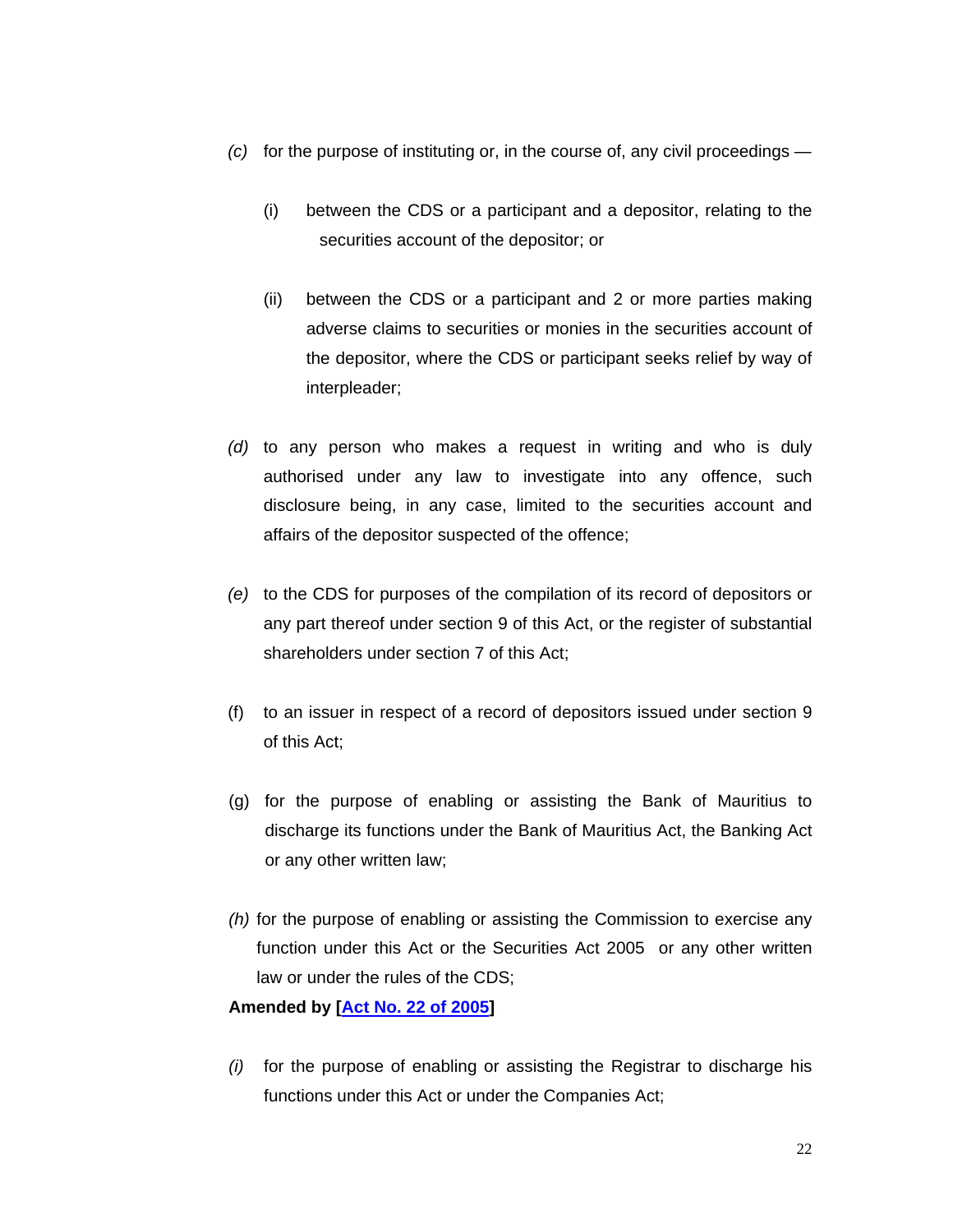- (j) for the purpose of enabling or assisting a stock exchange to discharge its functions in accordance with the rules of the CDS;
- *(k)* for the purpose of enabling or assisting auditors of the CDS and any participants to discharge their functions;
- *(l)* for the purpose of enabling or assisting an investigator under Part XII of the Companies Act to discharge his functions;
- *(m)* in a summary or collection of information, framed in such a way so as not to enable the identity of any depositor, to whom the information relates, to be ascertained.
- *(n)* where disclosure is otherwise required by and is given in accordance with the rules of the CDS.  **Amended by [Act No. 15 of 2001]; [Act No. 22 of 2005]**

## **24. Central depository to provide assistance**

- (1) The CDS shall provide such assistance to the Registrar and the Commission as either reasonably requires for the performance of their functions and duties under this Act and any other enactment.
- (2) An investigator appointed under Part X of the Companies Act may, for the purposes of conducting any investigation under that Part, request the CDS in writing to provide the investigator with such information or document as the investigator requires for the purposes of the investigation and the CDS shall, notwithstanding section *3(5)(d),* forthwith provide that information or document to the investigator.

## **25. Offences**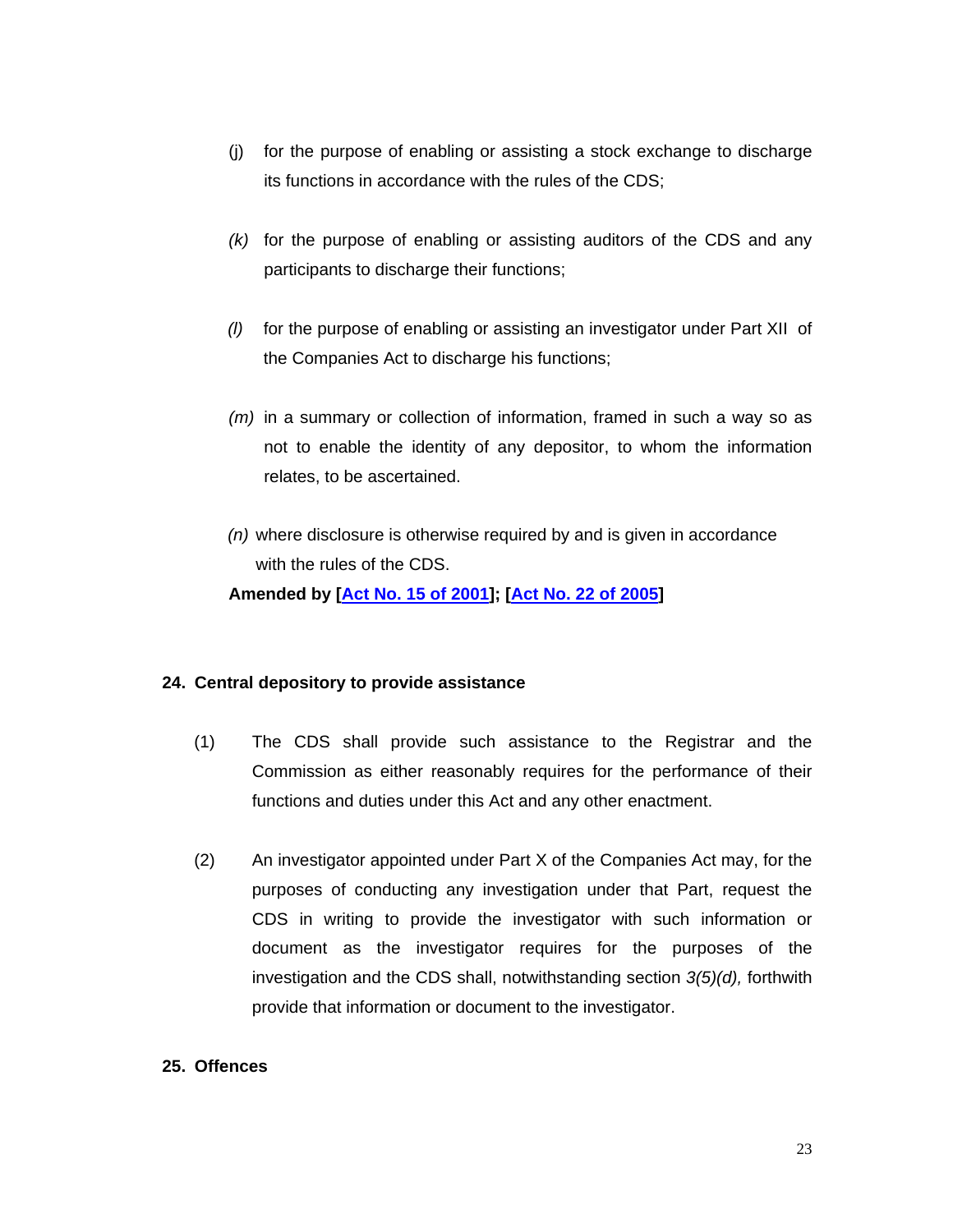- (1) A person who knowingly contravenes or fails to comply with any of the provisions of this Act or regulations made under this Act, shall commit an offence and, unless otherwise expressly provided, shall be liable, on conviction, to a fine not exceeding 5,000 rupees.
- (2) The proceedings for any offence against this Act may be instituted by the Registrar or any person authorised by the Registrar.

# **26. Jurisdiction**

Notwithstanding —

- *(a)* section 114(2) of the Courts Act; and
- *(b)* section 72(5) of the District and Intermediate Courts (Criminal Jurisdiction) Act,

 a Magistrate shall have jurisdiction to try an offence under this Act or any regulations made under this Act and may impose any penalty provided under this Act.

# **27. Regulations**

The Minister may —

- (a) after consultation with the CDS and the Commission, make such regulations as he thinks fit for the purpose of this Act;
- *(b)* by regulations, amend the Schedule.

# **28. Consequential amendment**

The Stock Exchange Act 1988 is amended by —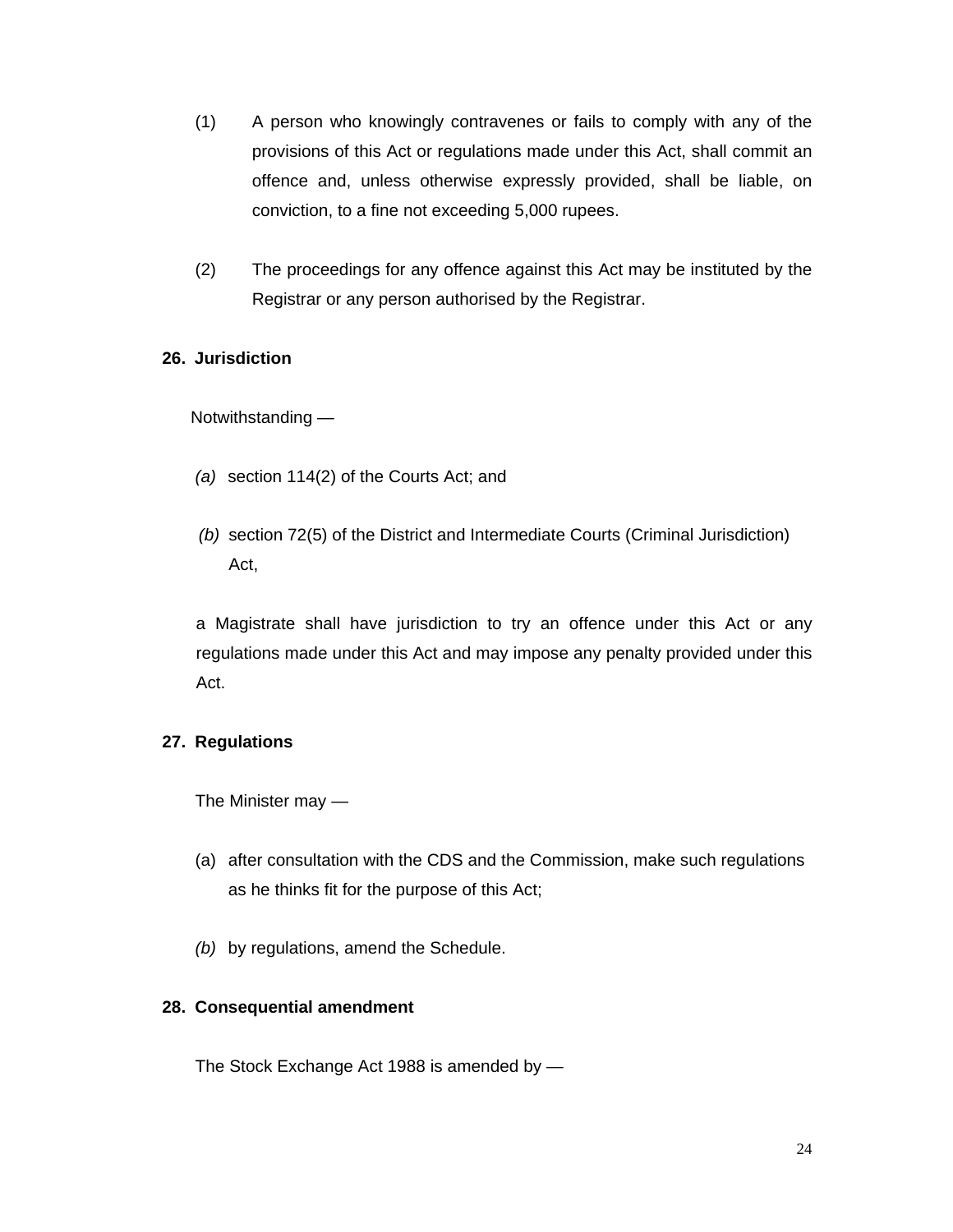(a) deleting the definition of "Clearing House" in section 2 and replacing it by the following definition —

"Clearing Service" means the clearing service established under the Securities (Central Depository, Clearing and Settlement) Act 1996;

- (b) inserting immediately after paragraph (a) in section 8 the following new paragraph -
	- (aa) to monitor and regulate the operation of the central, clearing and settlement service established under the Securities (Central Depository, Clearing and Settlement) Act 1996;
- (c) deleting paragraph (c) in section 16 and replacing it by the following paragraph —
	- (c) to establish a clearing service under the Securities (Central Depository, Clearing and Settlement) Act 1996;
- (d) repealing section 31 and replacing it by the following section —

# **31. Central Depository, Clearing and Settlement service**

The Stock Exchange of Mauritius Ltd shall establish a central depository, clearing and settlement service in accordance with the provisions of the Securities (Central Depository, Clearing and Settlement) Act 1996.

(c) repealing section 32(2)(g), the existing paragraph (h) being relettered (g);

# **Amended by [Act No. 22 of 2005]**

**29. Commencement**